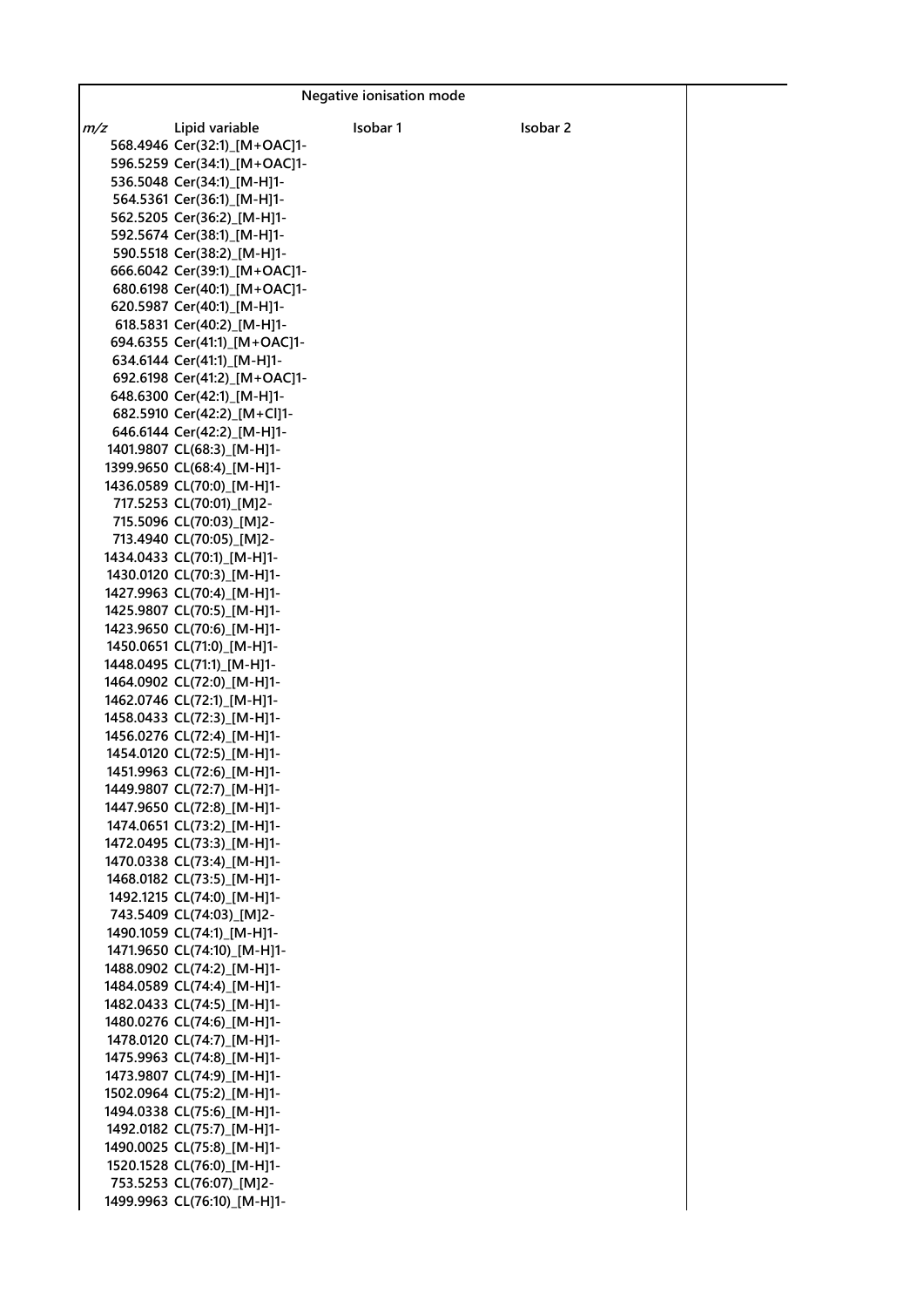**1497.9807 CL(76:11)\_[M-H]1- 1495.9650 CL(76:12)\_[M-H]1- 1516.1215 CL(76:2)\_[M-H]1- 1514.1059 CL(76:3)\_[M-H]1- 1504.0276 CL(76:8)\_[M-H]1- 1502.0120 CL(76:9)\_[M-H]1- 1530.1277 CL(77:2)\_[M-H]1- 1518.0338 CL(77:8)\_[M-H]1- 1516.0182 CL(77:9)\_[M-H]1- 774.5957 CL(78:00)\_[M]2- 768.5487 CL(78:06)\_[M]2- 1528.0276 CL(78:10)\_[M-H]1- 1523.9963 CL(78:12)\_[M-H]1- 1521.9807 CL(78:13)\_[M-H]1- 1519.9650 CL(78:14)\_[M-H]1- 1544.1528 CL(78:2)\_[M-H]1- 1530.0433 CL(78:9)\_[M-H]1- 1538.0025 CL(79:12)\_[M-H]1- 675.5331 LPA(35:0)\_[M]- 540.3307 LPC(15:0)\_[M+OAC]1- 566.3463 LPC(17:1)\_[M+OAC]1- LPS(21:0)\_[M-H]1- 554.3019 LPC(18:2)\_[M+Cl]1- 578.3463 LPC(18:2)\_[M+OAC]1- LPS(22:1)\_[M-H]1- 590.3463 LPC(19:3)\_[M+OAC]1- 604.3620 LPC(20:3)\_[M+OAC]1- LPS(24:2)\_[M-H]1- 578.3019 LPC(20:4)\_[M+Cl]1- 602.3463 LPC(20:4)\_[M+OAC]1- LPS(24:3)\_[M-H]1- 612.3801 LPC(22:1)\_[M+Cl]1- 610.3645 LPC(22:2)\_[M+Cl]1- 634.4089 LPC(22:2)\_[M+OAC]1- LPS(26:1)\_[M-H]1- 602.3019 LPC(22:6)\_[M+Cl]1- 626.3463 LPC(22:6)\_[M+OAC]1- 666.4715 LPC(24:0)\_[M+OAC]1- 454.2575 LPC(O-10:1)\_[M+OAC]1- 570.3696 LPC-2O(20:1)\_[M+Cl]1- 628.4478 LPC-2O(24:0)\_[M+Cl]1- 542.3383 LPC-O\_18:1)\_[M+Cl]1- 410.2313 LPE(13:0)\_[M-H]1- 422.2313 LPE(14:1)\_[M-H]1- 452.2783 LPE(16:0)\_[M-H]1- 480.3096 LPE(18:0)\_[M-H]1- 478.2939 LPE(18:1)\_[M-H]1- 508.3409 LPE(20:0)\_[M-H]1- 506.3252 LPE(20:1)\_[M-H]1- 504.3096 LPE(20:2)\_[M-H]1- 500.2783 LPE(20:4)\_[M-H]1- 528.3096 LPE(22:4)\_[M-H]1- 524.2783 LPE(22:6)\_[M-H]1- 436.2833 LPE-P(16:0)\_[M-H]1- 619.2889 LPI(20:4)\_[M-H]1- 645.4495 PA(32:1)\_[M-H]1- 673.4808 PA(34:1)\_[M-H]1- TG\_oxid(35:1)\_[M+Cl]1- 671.4652 PA(34:2)\_[M-H]1- TG\_oxid(35:2)\_[M+Cl]1- 687.4965 PA(35:1)\_[M-H]1- TG\_oxid(36:1)\_[M+Cl]1- 703.5278 PA(36:0)\_[M-H]1- TG\_oxid(37:0)\_[M+Cl]1- 701.5121 PA(36:1)\_[M-H]1- TG\_oxid(37:1)\_[M+Cl]1- 699.4965 PA(36:2)\_[M-H]1- TG\_oxid(37:2)\_[M+Cl]1- 695.4652 PA(36:4)\_[M-H]1- 705.4495 PA(37:6)\_[M-H]1- 721.4808 PA(38:5)\_[M-H]1- 719.4652 PA(38:6)\_[M-H]1- 594.3413 PC(18:1)\_[M+OAC]1- PS(23:0)\_[M-H]1- 584.3125 PC(19:1)\_[M+Cl]1-**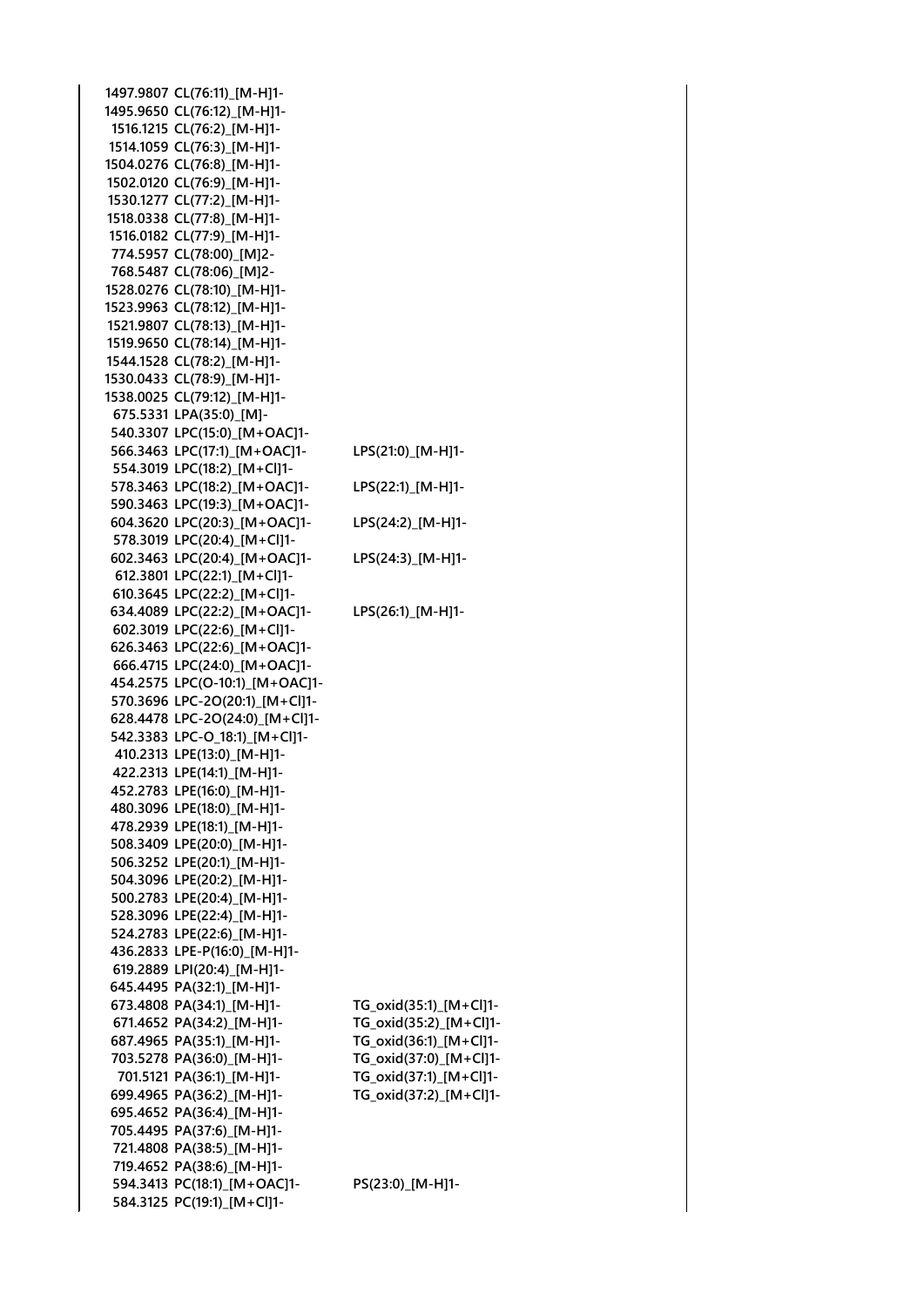| 608.3569 PC(19:1) [M+OAC]1- |                      |                    |
|-----------------------------|----------------------|--------------------|
| 636.3882 PC(21:1) [M+OAC]1- | PS(25:0)_[M-H]1-     |                    |
| 734.4978 PC(28:1)_[M+OAC]1- | PS(32:0)_[M-H]1-     |                    |
| 732.4821 PC(28:2)_[M+OAC]1- | PS(32:1)_[M-H]1-     |                    |
| 758.4978 PC(30:3)_[M+OAC]1- | PS(34:2)_[M-H]1-     |                    |
| 778.5604 PC(31:0) [M+OAC]1- |                      |                    |
| 786.5291 PC(32:3)_[M+OAC]1- |                      |                    |
|                             | PS(36:2)_[M-H]1-     |                    |
| 784.5134 PC(32:4)_[M+OAC]1- | PS(36:3)_[M-H]1-     |                    |
| 782.4978 PC(32:5)_[M+OAC]1- | PS(36:4)_[M-H]1-     |                    |
| 778.5159 PC(33:2)_[M+Cl]1-  |                      |                    |
| 802.5604 PC(33:2)_[M+OAC]1- | PS(37:1)_[M-H]1-     |                    |
| 800.5447 PC(33:3)_[M+OAC]1- | PS(37:2)_[M-H]1-     |                    |
| 798.5291 PC(33:4)_[M+OAC]1- | PS(37:3)_[M-H]1-     |                    |
| 794.5472 PC(34:1)_[M+Cl]1-  |                      |                    |
| 818.5917 PC(34:1) [M+OAC]1- | PS(38:0)_[M-H]1-     |                    |
| 792.5316 PC(34:2) [M+Cl]1-  |                      |                    |
| 816.5760 PC(34:2)_[M+OAC]1- | PS(38:1)_[M-H]1-     |                    |
|                             |                      |                    |
| 814.5604 PC(34:3)_[M+OAC]1- | PS(38:2)_[M-H]1-     |                    |
| 812.5447 PC(34:4) [M+OAC]1- | PS(38:3)_[M-H]1-     |                    |
| 810.5291 PC(34:5)_[M+OAC]1- | PS(38:4)_[M-H]1-     |                    |
| 808.5134 PC(34:6)_[M+OAC]1- | PS(38:5)_[M-H]1-     |                    |
| 808.5629 PC(35:1) [M+Cl]1-  |                      |                    |
| 828.5760 PC(35:3)_[M+OAC]1- | PS(39:2)_[M-H]1-     |                    |
| 800.5003 PC(35:5)_[M+Cl]1-  |                      |                    |
| 822.5291 PC(35:6) [M+OAC]1- | PS(39:5)_[M-H]1-     |                    |
| 848.6386 PC(36:0)_[M+OAC]1- |                      |                    |
| 846.6230 PC(36:1)_[M+OAC]1- | PS(40:0)_[M-H]1-     |                    |
| 820.5629 PC(36:2) [M+Cl]1-  |                      |                    |
|                             |                      |                    |
| 844.6073 PC(36:2)_[M+OAC]1- | PS(40:1)_[M-H]1-     |                    |
| 842.5917 PC(36:3)_[M+OAC]1- | PS(40:2)_[M-H]1-     |                    |
| 816.5316 PC(36:4)_[M+Cl]1-  |                      |                    |
| 840.5760 PC(36:4)_[M+OAC]1- | PS(40:3)_[M-H]1-     |                    |
| 838.5604 PC(36:5)_[M+OAC]1- | PS(40:4)_[M-H]1-     |                    |
| 834.5291 PC(36:7)_[M+OAC]1- | PS(40:6)_[M-H]1-     |                    |
| 808.4690 PC(36:8) [M+Cl]1-  |                      |                    |
| 832.5134 PC(36:8)_[M+OAC]1- | PS(40:7)_[M-H]1-     |                    |
| 860.6386 PC(37:1)_[M+OAC]1- | PS(41:0)_[M-H]1-     |                    |
| 858.6230 PC(37:2)_[M+OAC]1- | PS(41:1)_[M-H]1-     |                    |
| 852.5760 PC(37:5)_[M+OAC]1- | PS(41:4)_[M-H]1-     |                    |
| 850.5604 PC(37:6) [M+OAC]1- | PS(41:5)_[M-H]1-     |                    |
| 824.5003 PC(37:7) [M+Cl]1-  |                      |                    |
| 848.5447 PC(37:7) [M+OAC]1- | PS(41:6)_[M-H]1-     |                    |
| 852.6255 PC(38:0) [M+Cl]1-  |                      |                    |
| 876.6699 PC(38:0)_[M+OAC]1- |                      |                    |
|                             |                      |                    |
| 850.6098 PC(38:1)_[M+Cl]1-  | PC-O(38:6)_[M+OAC]1- | PS-P(42:1) [M-H]1- |
| 874.6543 PC(38:1)_[M+OAC]1- | PS(42:0) [M-H]1-     |                    |
| 848.5942 PC(38:2)_[M+Cl]1-  |                      |                    |
| 872.6386 PC(38:2)_[M+OAC]1- | PS(42:1)_[M-H]1-     |                    |
| 870.6230 PC(38:3)_[M+OAC]1- | PS(42:2)_[M-H]1-     |                    |
| 844.5629 PC(38:4)_[M+Cl]1-  |                      |                    |
| 868.6073 PC(38:4)_[M+OAC]1- | PS(42:3)_[M-H]1-     |                    |
| 866.5917 PC(38:5)_[M+OAC]1- | PS(42:4)_[M-H]1-     |                    |
| 840.5316 PC(38:6) [M+Cl]1-  |                      |                    |
| 864.5760 PC(38:6)_[M+OAC]1- | PS(42:5)_[M-H]1-     |                    |
| 862.5604 PC(38:7)_[M+OAC]1- | PS(42:6)_[M-H]1-     |                    |
| 858.5291 PC(38:9) [M+OAC]1- | PS(42:8) [M-H]1-     |                    |
| 866.6411 PC(39:0) [M+Cl]1-  |                      |                    |
| 890.6856 PC(39:0)_[M+OAC]1- |                      |                    |
| 864.6255 PC(39:1)_[M+Cl]1-  |                      |                    |
| 888.6699 PC(39:1)_[M+OAC]1- | PS(43:0) [M-H]1-     |                    |
| 862.6098 PC(39:2)_[M+Cl]1-  |                      |                    |
| 886.6543 PC(39:2)_[M+OAC]1- | PS(43:1)_[M-H]1-     |                    |
| 860.5942 PC(39:3) [M+Cl]1-  |                      |                    |
|                             |                      |                    |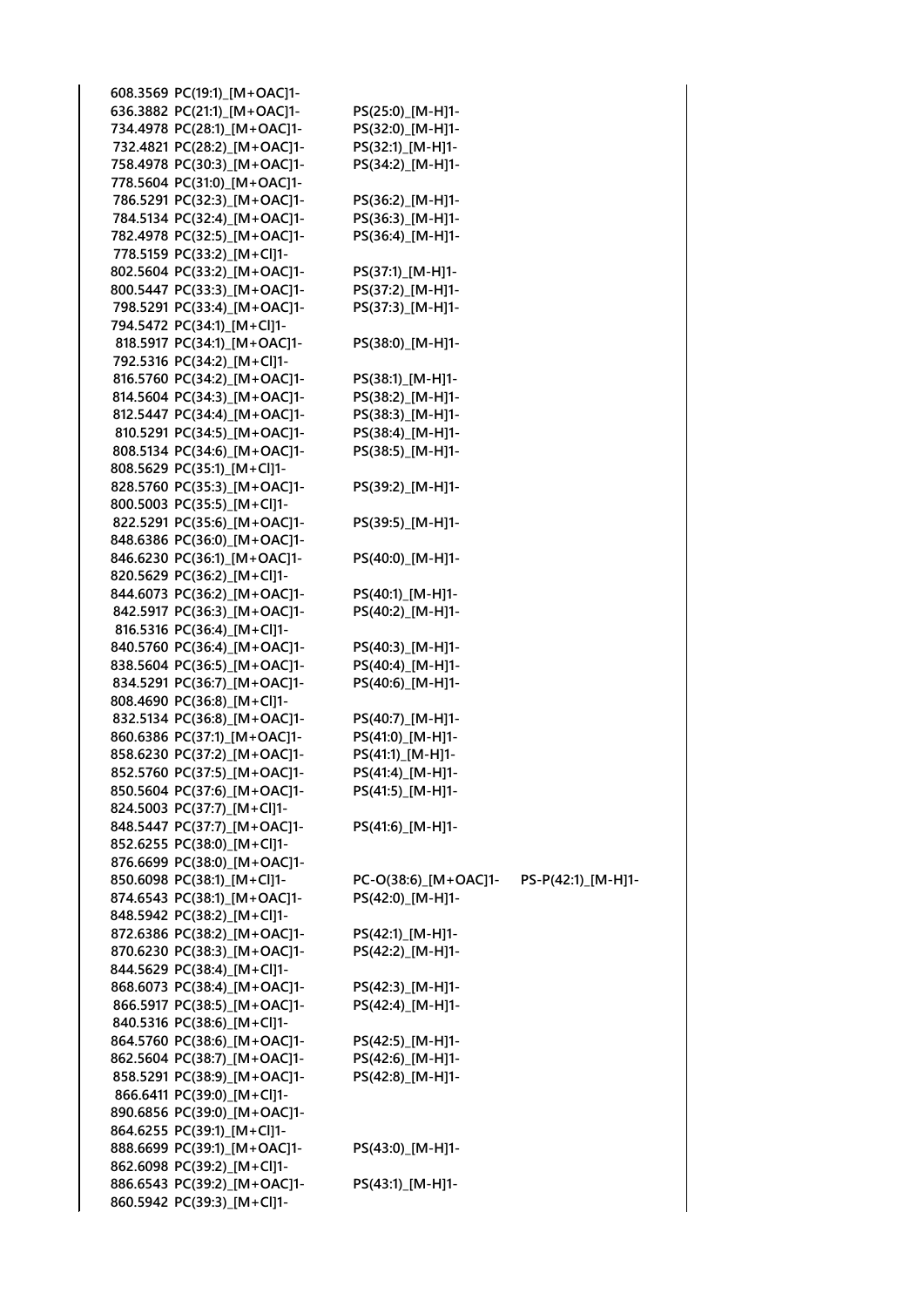| 858.5785 PC(39:4)_[M+Cl]1-                                |                  |
|-----------------------------------------------------------|------------------|
| 882.6230 PC(39:4) [M+OAC]1-                               | PS(43:3)_[M-H]1- |
| 880.6073 PC(39:5)_[M+OAC]1-                               | PS(43:4)_[M-H]1- |
| 854.5472 PC(39:6) [M+Cl]1-                                |                  |
| 878.5917 PC(39:6) [M+OAC]1-                               | PS(43:5)_[M-H]1- |
| 876.5760 PC(39:7)_[M+OAC]1-                               | PS(43:6)_[M-H]1- |
| 850.5159 PC(39:8)_[M+Cl]1-                                |                  |
| 874.5604 PC(39:8)_[M+OAC]1-                               | PS(43:7)_[M-H]1- |
| 880.6568 PC(40:0)_[M+Cl]1-                                |                  |
| 904.7012 PC(40:0) [M+OAC]1-                               |                  |
| 878.6411 PC(40:1)_[M+Cl]1-                                |                  |
| 902.6856 PC(40:1)_[M+OAC]1-                               | PS(44:0)_[M-H]1- |
| 884.5447 PC(40:10) [M+OAC]1                               | PS(44:9)_[M-H]1- |
| 876.6255 PC(40:2)_[M+Cl]1-                                |                  |
| 900.6699 PC(40:2)_[M+OAC]1-                               | PS(44:1)_[M-H]1- |
| 874.6098 PC(40:3)_[M+Cl]1-                                |                  |
| 898.6543 PC(40:3)_[M+OAC]1-                               | PS(44:2)_[M-H]1- |
| 872.5942 PC(40:4)_[M+Cl]1-                                |                  |
| 896.6386 PC(40:4)_[M+OAC]1-                               | PS(44:3)_[M-H]1- |
| 894.6230 PC(40:5)_[M+OAC]1-                               | PS(44:4)_[M-H]1- |
| 868.5629 PC(40:6)_[M+Cl]1-                                |                  |
| 892.6073 PC(40:6) [M+OAC]1-                               | PS(44:5)_[M-H]1- |
| 866.5472 PC(40:7) [M+Cl]1-                                |                  |
| 890.5917 PC(40:7)_[M+OAC]1-                               | PS(44:6) [M-H]1- |
| 864.5316 PC(40:8) [M+Cl]1-                                |                  |
| 862.5159 PC(40:9) [M+Cl]1-                                |                  |
| 886.5604 PC(40:9)_[M+OAC]1-                               | PS(44:8)_[M-H]1- |
| 918.7169 PC(41:0) [M+OAC]1-                               |                  |
| 916.7012 PC(41:1) [M+OAC]1-                               |                  |
| 890.6411 PC(41:2)_[M+Cl]1-                                |                  |
| 914.6856 PC(41:2)_[M+OAC]1-                               |                  |
| 888.6255 PC(41:3)_[M+Cl]1-                                |                  |
| 886.6098 PC(41:4)_[M+Cl]1-                                |                  |
| 910.6543 PC(41:4)_[M+OAC]1-                               |                  |
| 884.5942 PC(41:5)_[M+Cl]1-                                |                  |
| 908.6386 PC(41:5)_[M+OAC]1-                               |                  |
| 882.5785 PC(41:6) [M+Cl]1-                                |                  |
| 906.6230 PC(41:6)_[M+OAC]1-                               |                  |
| 904.6073 PC(41:7)_[M+OAC]1-                               |                  |
| 932.7325 PC(42:0)_[M+OAC]1-                               |                  |
| 930.7169 PC(42:1) [M+OAC]1-                               |                  |
| 912.5760 PC(42:10) [M+OAC]1-                              |                  |
| 910.5604 PC(42:11) [M+OAC]1-                              |                  |
|                                                           |                  |
| 904.6568 PC(42:2)_[M+Cl]1-<br>928.7012 PC(42:2)_[M+OAC]1- |                  |
| 902.6411 PC(42:3)_[M+Cl]1-                                |                  |
| 900.6255 PC(42:4)_[M+Cl]1-                                |                  |
|                                                           |                  |
| 924.6699 PC(42:4) [M+OAC]1-<br>898.6098 PC(42:5) [M+Cl]1- |                  |
| 922.6543 PC(42:5)_[M+OAC]1-                               |                  |
| 896.5942 PC(42:6) [M+Cl]1-                                |                  |
| 920.6386 PC(42:6) [M+OAC]1-                               |                  |
|                                                           |                  |
| 894.5785 PC(42:7) [M+Cl]1-                                |                  |
| 946.7482 PC(43:0) [M+OAC]1-                               |                  |
| 944.7325 PC(43:1)_[M+OAC]1-                               |                  |
| 918.6724 PC(43:2)_[M+Cl]1-                                |                  |
| 942.7169 PC(43:2)_[M+OAC]1-                               |                  |
| 914.6411 PC(43:4)_[M+Cl]1-                                |                  |
| 938.6856 PC(43:4)_[M+OAC]1-                               |                  |
| 910.6098 PC(43:6)_[M+Cl]1-                                |                  |
| 934.6543 PC(43:6) [M+OAC]1-                               |                  |
| 958.7482 PC(44:1)_[M+OAC]1-                               |                  |
| 940.6073 PC(44:10)_[M+OAC]1-                              |                  |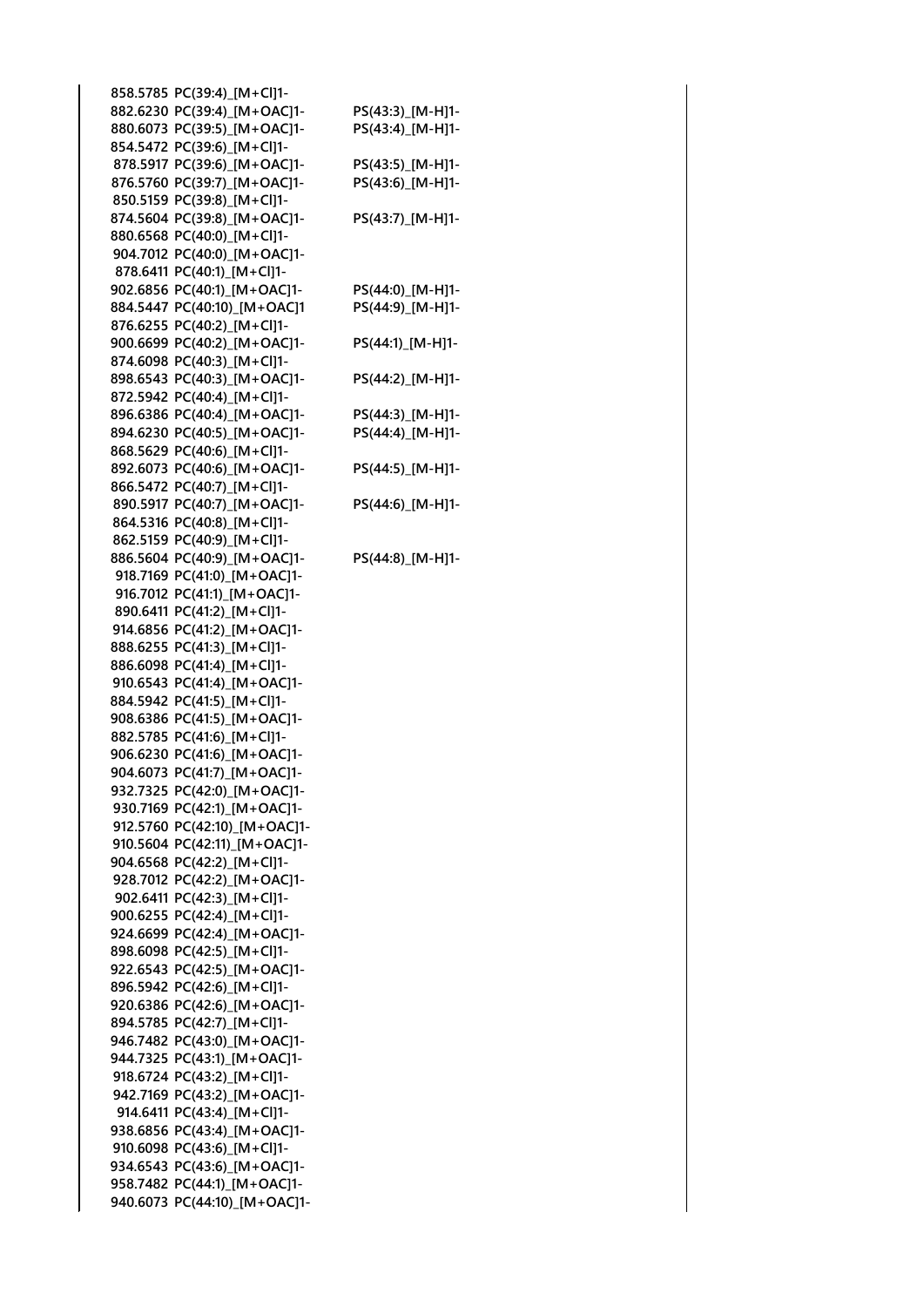**912.5316 PC(44:12)\_[M+Cl]1- 936.5760 PC(44:12)\_[M+OAC]1- 956.7325 PC(44:2)\_[M+OAC]1- 930.6724 PC(44:3)\_[M+Cl]1- 928.6568 PC(44:4)\_[M+Cl]1- 952.7012 PC(44:4)\_[M+OAC]1- 926.6411 PC(44:5)\_[M+Cl]1- 950.6856 PC(44:5)\_[M+OAC]1- 924.6255 PC(44:6)\_[M+Cl]1- 948.6699 PC(44:6)\_[M+OAC]1- 922.6098 PC(44:7)\_[M+Cl]1- 920.5942 PC(44:8)\_[M+Cl]1- 988.7951 PC(46:0)\_[M+OAC]1- 986.7795 PC(46:1)\_[M+OAC]1- 984.7638 PC(46:2)\_[M+OAC]1- 1016.8264 PC(48:0)\_[M+OAC]1- 1012.7951 PC(48:1)\_[M+OAC]1- 1044.8577 PC(50:0)\_[M+OAC]1- 1048.8446 PC(52:0)\_[M+Cl]1- 1040.7820 PC(52:4)\_[M+Cl]1- 1064.8264 PC(52:4)\_[M+OAC]1- 684.5104 PC-2O(28:0)\_[M+Cl]1- 740.5730 PC-2O(32:0)\_[M+Cl]1- 768.6043 PC-2O(34:0)\_[M+Cl]1- 816.6488 PC-2O(36:1)\_[M+OAC]1- PE(41:0)\_[M-H]1- 852.6982 PC-2O(40:0)\_[M+Cl]1- 876.7427 PC-2O(40:0)\_[M+OAC]1- 554.3463 PC-O(16:0)\_[M+OAC]1- 568.3620 PC-O(17:0)\_[M+OAC]1- 558.3332 PC-O(18:0)\_[M+Cl]1- 582.3776 PC-O(18:0)\_[M+OAC]1- 556.3175 PC-O(18:1)\_[M+Cl]1- 594.3776 PC-O(19:1)\_[M+OAC]1- 610.4089 PC-O(20:0)\_[M+OAC]1- 624.4246 PC-O(21:0)\_[M+OAC]1- 638.4402 PC-O(22:0)\_[M+OAC]1- 790.5967 PC-O(33:1)\_[M+OAC]1- PS-O(37:0)\_[M-H]1- 788.5811 PC-O(33:2)\_[M+OAC]1- PS-O(37:1)\_[M-H]1- 798.5654 PC-O(34:4)\_[M+OAC]1- PS-O(38:3)\_[M-H]1- 818.6280 PC-O(35:1)\_[M+OAC]1- PS-O(39:0)\_[M-H]1- 816.6124 PC-O(35:2)\_[M+OAC]1- PS-O(39:1)\_[M-H]1- 812.5811 PC-O(35:4)\_[M+OAC]1- PS-O(39:3)\_[M-H]1- 808.5992 PC-O(36:1)\_[M+Cl]1- 806.5836 PC-O(36:2)\_[M+Cl]1- 830.6280 PC-O(36:2)\_[M+OAC]1- PS-O(40:1)\_[M-H]1- 804.5679 PC-O(36:3)\_[M+Cl]1- 828.6124 PC-O(36:3)\_[M+OAC]1- PS-O(40:2)\_[M-H]1- 826.5967 PC-O(36:4)\_[M+OAC]1- PS-O(40:3)\_[M-H]1- 824.5811 PC-O(36:5)\_[M+OAC]1- PS-O(40:4)\_[M-H]1- 846.6593 PC-O(37:1)\_[M+OAC]1- PS-O(41:0)\_[M-H]1- 844.6437 PC-O(37:2)\_[M+OAC]1- PS-O(41:1)\_[M-H]1- 840.6124 PC-O(37:4)\_[M+OAC]1- 838.6462 PC-O(38:0)\_[M+Cl]1- 862.6906 PC-O(38:0)\_[M+OAC]1- 836.6305 PC-O(38:1)\_[M+Cl]1- 834.6149 PC-O(38:2)\_[M+Cl]1- 832.5992 PC-O(38:3)\_[M+Cl]1- 856.6437 PC-O(38:3)\_[M+OAC]1- PS-O(42:2)\_[M-H]1- 830.5836 PC-O(38:4)\_[M+Cl]1- 826.5523 PC-O(38:6)\_[M+Cl]1- 876.7063 PC-O(39:0)\_[M+OAC]1- 874.6906 PC-O(39:1)\_[M+OAC]1- 890.7219 PC-O(40:0)\_[M+OAC]1-**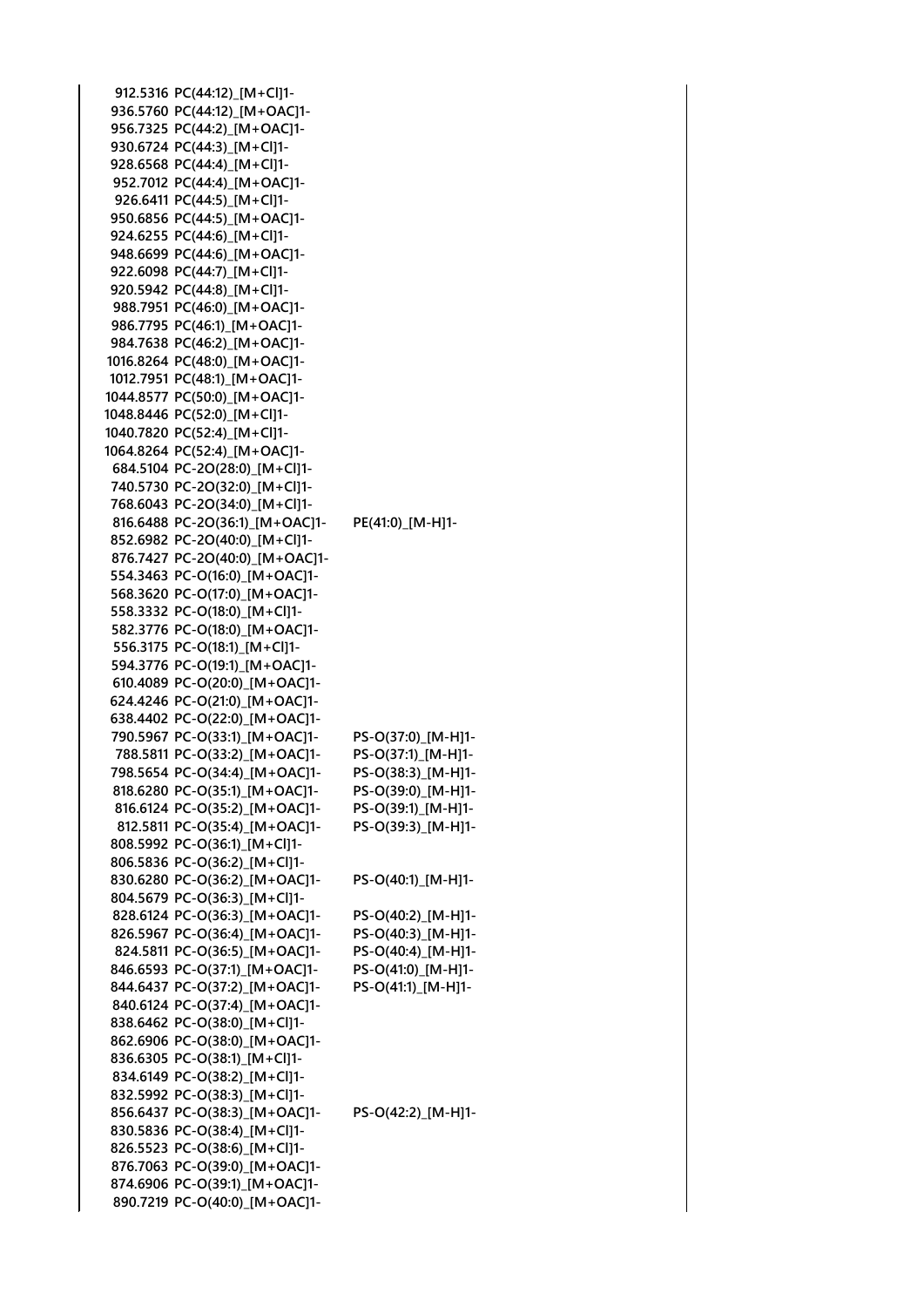**888.7063 PC-O(40:1)\_[M+OAC]1- 862.6543 PC-O(40:2)\_[M+Cl]1- 860.6305 PC-O(40:3)\_[M+Cl]1- 858.6149 PC-O(40:4)\_[M+Cl]1- 882.6593 PC-O(40:4)\_[M+OAC]1- 856.5992 PC-O(40:5)\_[M+Cl]1- 880.6437 PC-O(40:5)\_[M+OAC]1- 854.5836 PC-O(40:6)\_[M+Cl]1- 904.7376 PC-O(41:0)\_[M+OAC]1- 918.7532 PC-O(42:0)\_[M+OAC]1- 892.6931 PC-O(42:1)\_[M+Cl]1- 916.7376 PC-O(42:1)\_[M+OAC]1- 890.6775 PC-O(42:2)\_[M+Cl]1- 914.7219 PC-O(42:2)\_[M+OAC]1- 888.6618 PC-O(42:3)\_[M+Cl]1- 886.6462 PC-O(42:4)\_[M+Cl]1- 882.6149 PC-O(42:6)\_[M+Cl]1- 916.6931 PC-O(44:3)\_[M+Cl]1- 940.7376 PC-O(44:3)\_[M+OAC]1- 914.6775 PC-O(44:4)\_[M+Cl]1- 912.6618 PC-O(44:5)\_[M+Cl]1- 764.5811 PC-O(31:0)\_[M+OAC]1- 762.5654 PC-O(31:1)\_[M+OAC]1- PS-O(35:0)\_[M-H]1- 720.5185 PC-P(28:0)\_[M+OAC]1- PS-O(32:0)\_[M-H]1- 734.5341 PC-P(29:0)\_[M+OAC]1- PS-O(33:0)\_[M-H]1- 786.5654 PC-P(33:2)\_[M+OAC]1- PS-O(37:2)\_[M-H]1- 796.5498 PC-P(34:4)\_[M+OAC]1- PS-O(38:4)\_[M-H]1- 822.5654 PC-P(36:5)\_[M+OAC]1- PS-O(40:5)\_[M-H]1- 842.6280 PC-P(37:2)\_[M+OAC]1- 824.5366 PC-P(38:6)\_[M+Cl]1- 878.6775 PC-P(41:0)\_[M+Cl]1- 908.6750 PC-P(42:4)\_[M+OAC]1- 1033.7347 PE(34:1)-15-isoLG pyrrole 648.4610 PE(29:0)\_[M-H]1- 676.4923 PE(31:0)\_[M-H]1- 674.4766 PE(31:1)\_[M-H]1- 672.4610 PE(31:2)\_[M-H]1- 668.4297 PE(31:4)\_[M-H]1- 690.5079 PE(32:0)\_[M-H]1- 688.4923 PE(32:1)\_[M-H]1- 704.5236 PE(33:0)\_[M-H]1- 696.4610 PE(33:4)\_[M-H]1- 718.5392 PE(34:0)\_[M-H]1- 716.5236 PE(34:1)\_[M-H]1- 714.5079 PE(34:2)\_[M-H]1- 732.5549 PE(35:0)\_[M-H]1- 730.5392 PE(35:1)\_[M-H]1- 726.5079 PE(35:3)\_[M-H]1- 720.4610 PE(35:6)\_[M-H]1- 744.5549 PE(36:1)\_[M-H]1- 742.5392 PE(36:2)\_[M-H]1- 738.5079 PE(36:4)\_[M-H]1- 736.4923 PE(36:5)\_[M-H]1- 734.4766 PE(36:6)\_[M-H]1- 760.5862 PE(37:0)\_[M-H]1- 758.5705 PE(37:1)\_[M-H]1- 756.5549 PE(37:2)\_[M-H]1- 772.5862 PE(38:1)\_[M-H]1- 770.5705 PE(38:2)\_[M-H]1- 766.5392 PE(38:4)\_[M-H]1- 764.5236 PE(38:5)\_[M-H]1- 762.5079 PE(38:6)\_[M-H]1- 788.6175 PE(39:0)\_[M-H]1-**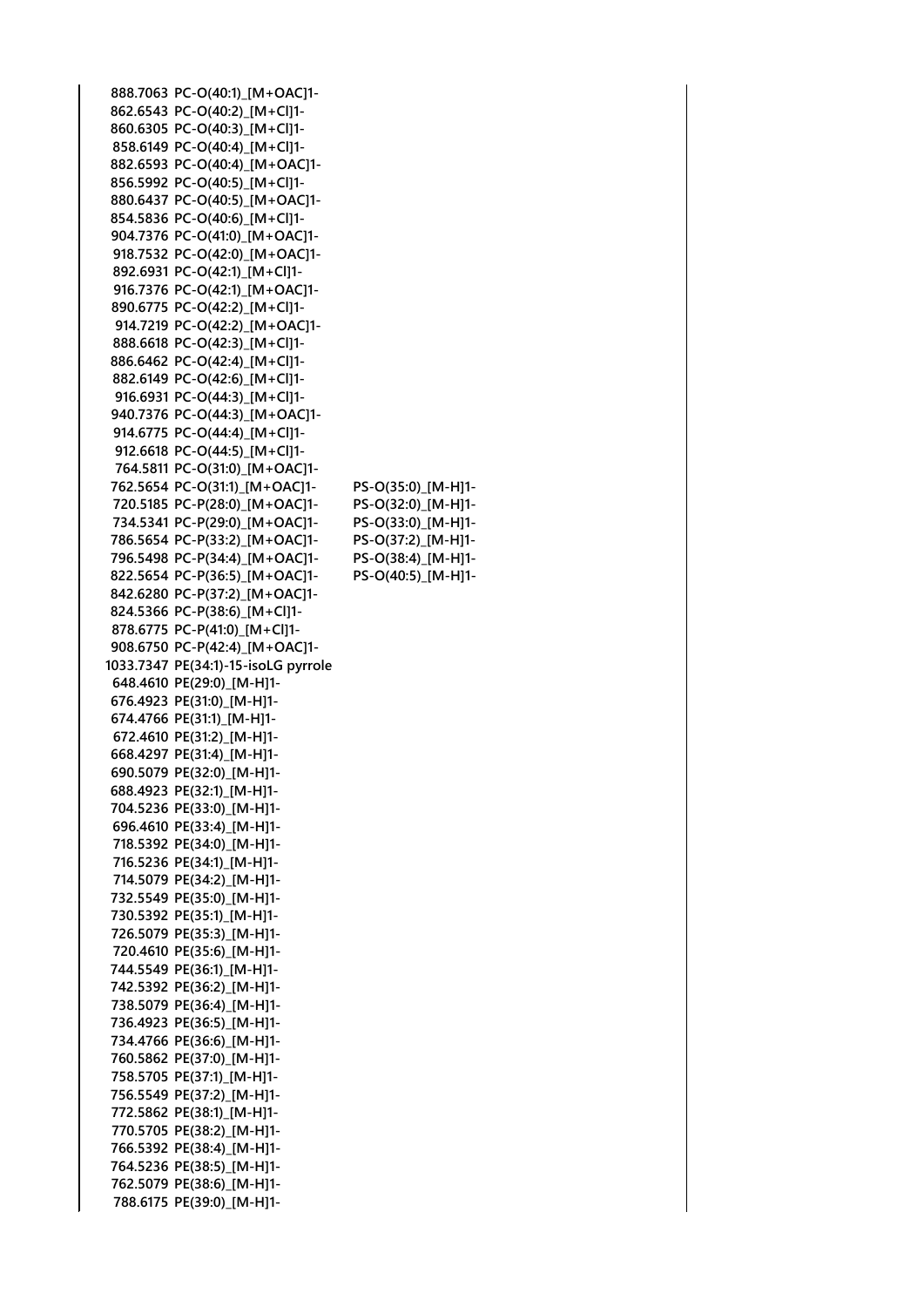**786.6018 PE(39:1)\_[M-H]1- 784.5862 PE(39:2)\_[M-H]1- 782.5705 PE(39:3)\_[M-H]1- 780.5549 PE(39:4)\_[M-H]1- 776.5236 PE(39:6)\_[M-H]1- 802.6331 PE(40:0)\_[M-H]1- 800.6175 PE(40:1)\_[M-H]1- 798.6018 PE(40:2)\_[M-H]1- 794.5705 PE(40:4)\_[M-H]1- 790.5392 PE(40:6)\_[M-H]1- 788.5236 PE(40:7)\_[M-H]1- 784.4923 PE(40:9)\_[M-H]1- 808.5862 PE(41:4)\_[M-H]1- 828.6488 PE(42:1)\_[M-H]1- 826.6331 PE(42:2)\_[M-H]1- 824.6175 PE(42:3)\_[M-H]1- 818.5705 PE(42:6)\_[M-H]1- 814.5392 PE(42:8)\_[M-H]1- 840.6488 PE(43:2)\_[M-H]1- 854.6644 PE(44:2)\_[M-H]1- 852.6488 PE(44:3)\_[M-H]1- 850.6331 PE(44:4)\_[M-H]1- 884.7114 PE(46:1)\_[M-H]1- 718.6120 PE-2O(36:0)\_[M-H]1- 660.4974 PE-O(31:1)\_[M-H]1- 676.5287 PE-O(32:0)\_[M-H]1- 674.5130 PE-O(32:1)\_[M-H]1- 704.5600 PE-O(34:0)\_[M-H]1- 702.5443 PE-O(34:1)\_[M-H]1- 700.5287 PE-O(34:2)\_[M-H]1- 698.5130 PE-O(34:3)\_[M-H]1- 714.5443 PE-O(35:2)\_[M-H]1- 732.5913 PE-O(36:0)\_[M-H]1- 728.5600 PE-O(36:2)\_[M-H]1- 726.5443 PE-O(36:3)\_[M-H]1- 724.5287 PE-O(36:4)\_[M-H]1- 722.5130 PE-O(36:5)\_[M-H]1- 742.5756 PE-O(37:2)\_[M-H]1- 760.6226 PE-O(38:0)\_[M-H]1- 758.6069 PE-O(38:1)\_[M-H]1- 756.5913 PE-O(38:2)\_[M-H]1- 754.5756 PE-O(38:3)\_[M-H]1- 752.5600 PE-O(38:4)\_[M-H]1- 750.5443 PE-O(38:5)\_[M-H]1- 748.5287 PE-O(38:6)\_[M-H]1- 786.6382 PE-O(40:1)\_[M-H]1- 784.6226 PE-O(40:2)\_[M-H]1- 782.6069 PE-O(40:3)\_[M-H]1- 776.5600 PE-O(40:6)\_[M-H]1- 802.6695 PE-O(41:0)\_[M-H]1- 816.6852 PE-O(42:0)\_[M-H]1- 814.6695 PE-O(42:1)\_[M-H]1- 672.4974 PE-P(32:1)\_[M-H]1- 720.4974 PE-P(36:5)\_[M-H]1- 746.5130 PE-P(38:6)\_[M-H]1- 770.6069 PE-P(39:1)\_[M-H]1- 774.5443 PE-P(40:6)\_[M-H]1- 772.5287 PE-P(40:7)\_[M-H]1- 637.4081 PG(26:0)\_[M-H]1- 721.5020 PG(32:0)\_[M-H]1- 733.5020 PG(33:1)\_[M-H]1- 749.5333 PG(34:0)\_[M-H]1- 747.5176 PG(34:1)\_[M-H]1-**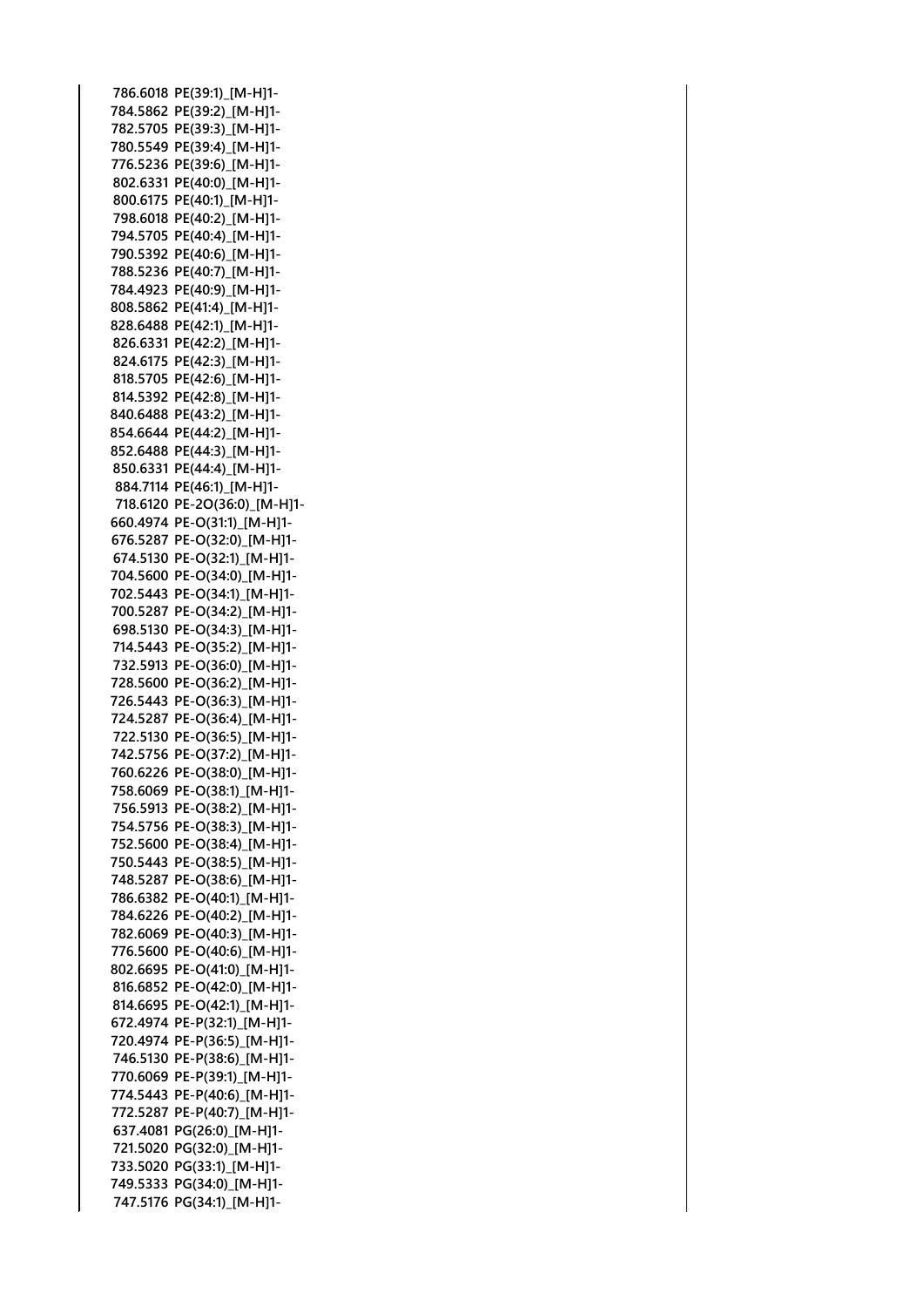**745.5020 PG(34:2)\_[M-H]1- 743.4863 PG(34:3)\_[M-H]1- 741.4707 PG(34:4)\_[M-H]1- 759.5176 PG(35:2)\_[M-H]1- 757.5020 PG(35:3)\_[M-H]1- 777.5646 PG(36:0)\_[M-H]1- 775.5489 PG(36:1)\_[M-H]1- 773.5333 PG(36:2)\_[M-H]1- 771.5176 PG(36:3)\_[M-H]1- 769.5020 PG(36:4)\_[M-H]1- 793.5020 PG(38:6)\_[M-H]1- 749.5702 PG-O(35:0)\_[M-H]1- 815.6171 PG-O(40:2)\_[M-H]1- 833.6641 PG-O(41:0)\_[M-H]1- 835.5858 PG-O(42:6)\_[M-H]1- 828.4918 PGP(34:1)\_[M-H]1- 833.5702 PG-P(42:6)\_[M-H]1- 767.4711 PI(29:0)\_[M-H]1- 791.4711 PI(31:2)\_[M-H]1- 807.5024 PI(32:1)\_[M-H]1- 823.5337 PI(33:0)\_[M-H]1- PA(46:10)\_[M-H]1- 835.5337 PI(34:1)\_[M-H]1- 831.5024 PI(34:3)\_[M-H]1- 851.5650 PI(35:0)\_[M-H]1- PA(48:10)\_[M-H]1- 847.5337 PI(35:2)\_[M-H]1- 863.5650 PI(36:1)\_[M-H]1- 855.5024 PI(36:5)\_[M-H]1- 879.5963 PI(37:0)\_[M-H]1- PA(50:10)\_[M-H]1- 875.5650 PI(37:2)\_[M-H]1- 871.5337 PI(37:4)\_[M-H]1- 867.5024 PI(37:6)\_[M-H]1- 893.6119 PI(38:0)\_[M-H]1- 891.5963 PI(38:1)\_[M-H]1- 883.5337 PI(38:5)\_[M-H]1- 907.6276 PI(39:0)\_[M-H]1- PA(52:10)\_[M-H]1- 903.5963 PI(39:2)\_[M-H]1- 899.5650 PI(39:4)\_[M-H]1- 895.5337 PI(39:6)\_[M-H]1- 911.5650 PI(40:5)\_[M-H]1- 907.5337 PI(40:7)\_[M-H]1- 927.5963 PI(41:4)\_[M-H]1- 925.5806 PI(41:5)\_[M-H]1- 939.5963 PI(42:5)\_[M-H]1- 935.5650 PI(42:7)\_[M-H]1- 957.6432 PI(43:3)\_[M-H]1- 955.6276 PI(43:4)\_[M-H]1- 953.6119 PI(43:5)\_[M-H]1- 971.5650 PI(45:10)\_[M-H]1- 979.6276 PI(45:6)\_[M-H]1- 973.5806 PI(45:9)\_[M-H]1- 991.6276 PI(46:7)\_[M-H]1- 987.5963 PI(46:9)\_[M-H]1- 1001.6119 PI(47:9)\_[M-H]1- 1013.6119 PI(48:10)\_[M-H]1- 1015.6276 PI(48:9)\_[M-H]1- 1029.6432 PI(49:9)\_[M-H]1- 1045.6745 PI(50:8)\_[M-H]1- 1043.6589 PI(50:9)\_[M-H]1- 1069.7684 PI(51:3)\_[M-H]1- 1071.6902 PI(52:9)\_[M-H]1- 767.5080 PI-O(30:0)\_[M-H]1- 779.5080 PI-O(31:1)\_[M-H]1- 807.5393 PI-O(33:1)\_[M-H]1-**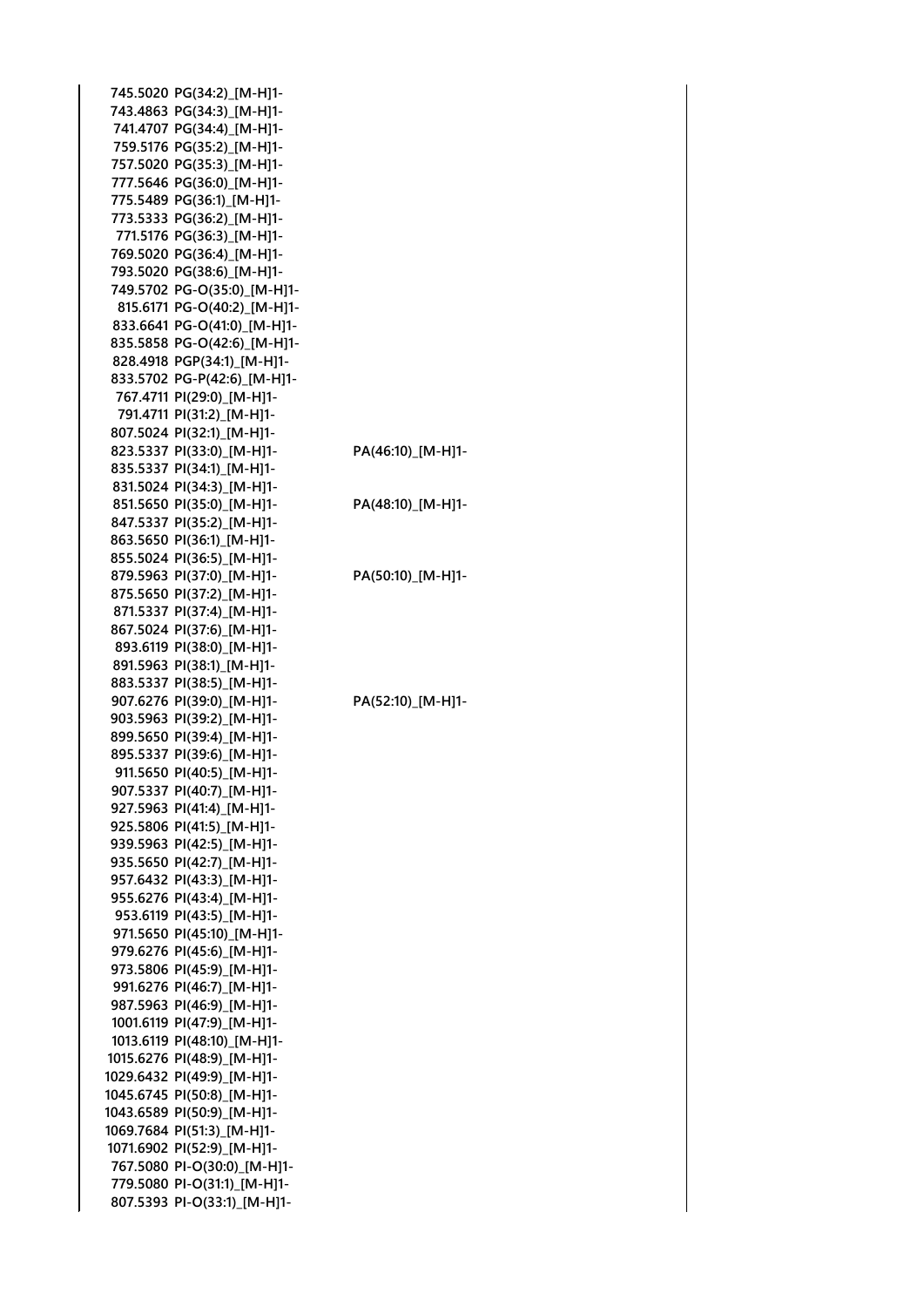**823.5706 PI-O(34:0)\_[M-H]1- 837.5862 PI-O(35:0)\_[M-H]1- 835.5706 PI-O(35:1)\_[M-H]1- 833.5549 PI-O(35:2)\_[M-H]1- 843.5393 PI-O(36:4)\_[M-H]1- 865.6175 PI-O(37:0)\_[M-H]1- 863.6019 PI-O(37:1)\_[M-H]1- 861.5862 PI-O(37:2)\_[M-H]1- 877.6175 PI-O(38:1)\_[M-H]1- 893.6488 PI-O(39:0)\_[M-H]1- 891.6332 PI-O(39:1)\_[M-H]1- 903.6332 PI-O(40:2)\_[M-H]1- 921.6801 PI-O(41:0)\_[M-H]1- 933.6801 PI-O(42:1)\_[M-H]1- 927.6332 PI-O(42:4)\_[M-H]1- 664.4195 PS(27:0)\_[M-H]1- 692.4508 PS(29:0)\_[M-H]1- 704.4508 PS(30:1)\_[M-H]1- 780.4821 PS(36:5)\_[M-H]1- 806.4978 PS(38:6)\_[M-H]1- 804.4821 PS(38:7)\_[M-H]1- 830.4978 PS(40:8)\_[M-H]1- 828.4821 PS(40:9)\_[M-H]1- 854.4978 PS(42:10)\_[M-H]1- 852.4821 PS(42:11)\_[M-H]1- 856.5134 PS(42:9)\_[M-H]1- 882.5291 PS(44:10)\_[M-H]1- 678.4715 PS-O(29:0)\_[M-H]1- 664.4559 PS-O(29:1)\_[M-H]1- 692.4872 PS-O(30:0)\_[M-H]1- 690.4715 PS-O(30:1)\_[M-H]1- 732.5185 PS-O(33:1)\_[M-H]1- 758.5341 PS-O(35:2)\_[M-H]1- 676.4559 PS-P(29:0)\_[M-H]1- 688.4559 PS-P(30:1)\_[M-H]1- 784.5498 PS-P(37:2)\_[M-H]1- 749.5814 SM(33:0)\_[M+OAC]1- 747.5658 SM(33:1)\_[M+OAC]1- 745.5501 SM(33:2)\_[M+OAC]1- 763.5971 SM(34:0)\_[M+OAC]1- 761.5814 SM(34:1)\_[M+OAC]1- 759.5658 SM(34:2)\_[M+OAC]1- 777.6127 SM(35:0)\_[M+OAC]1- 775.5971 SM(35:1)\_[M+OAC]1- 791.6284 SM(36:0)\_[M+OAC]1- 789.6127 SM(36:1)\_[M+OAC]1- 787.5971 SM(36:2)\_[M+OAC]1- 803.6284 SM(37:1)\_[M+OAC]1- 819.6597 SM(38:0)\_[M+OAC]1- 817.6440 SM(38:1)\_[M+OAC]1- 815.6284 SM(38:2)\_[M+OAC]1- 831.6597 SM(39:1)\_[M+OAC]1- 829.6440 SM(39:2)\_[M+OAC]1- 845.6753 SM(40:1)\_[M+OAC]1- 843.6597 SM(40:2)\_[M+OAC]1- 859.6910 SM(41:0)\_[M+OAC]1- 857.6753 SM(41:1)\_[M+OAC]1- 875.7223 SM(42:0)\_[M+OAC]1- 873.7066 SM(42:1)\_[M+OAC]1- 871.6910 SM(42:2)\_[M+OAC]1- 869.6753 SM(42:3)\_[M+OAC]1- 903.7536 SM(44:0)\_[M+OAC]1- 901.7379 SM(44:1)\_[M+OAC]1-**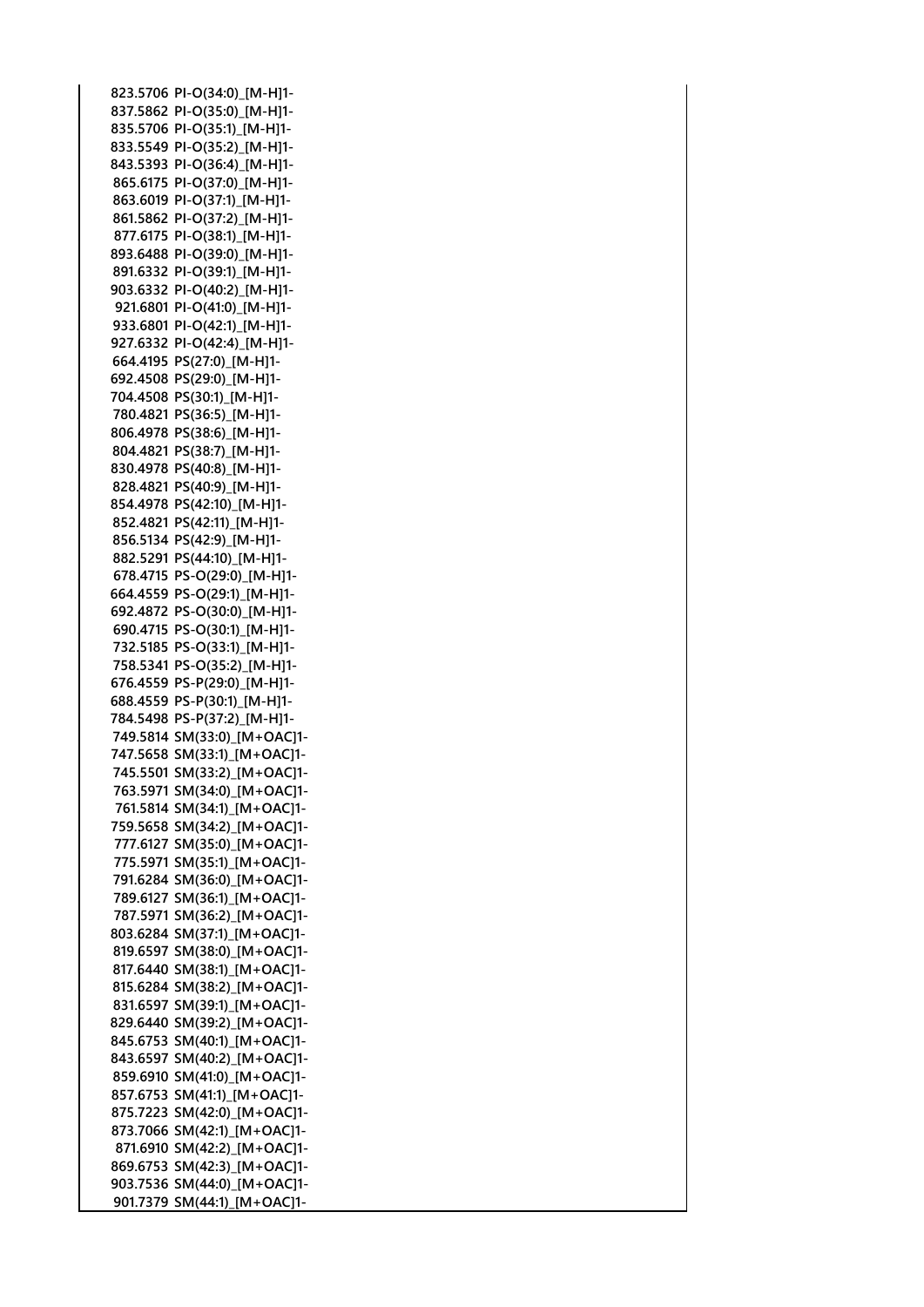|     | Positive ionisation mode                                 |
|-----|----------------------------------------------------------|
| m/z | Isobar <sub>2</sub><br>Lipid variable<br>Isobar 1        |
|     | 383.367 Campesterol_[M+H-H2O]1+                          |
|     | 639.608 Campesteryl ester (16:0)                         |
|     | 667.639 Campesteryl ester (18:0)                         |
|     | 693.654 Campesteryl ester (20:1)                         |
|     | 713.621 Campesteryl ester (20:2)_[M+Na]1+                |
|     | 743.668 Campesteryl ester (22:1)_[M+Na]1+                |
|     | 736.697 Campesteryl ester (22:2)_[M+NH4]1+               |
|     | 673.589 CE(18:01) [M+Na]1+                               |
|     | 671.574 CE(18:02) [M+Na]1+                               |
|     | 701.621 CE(20:01) [M+Na]1+                               |
|     | 697.589 CE(20:03) [M+Na]1+                               |
|     | 695.574 CE(20:04) [M+Na]1+                               |
|     | 690.618 CE(20:04) [M+NH4]1+                              |
|     | 725.621 CE(22:03) [M+Na]1+                               |
|     | 721.589 CE(22:05) [M+Na]1+                               |
|     | 716.634 CE(22:05) [M+NH4]1+                              |
|     | 719.574 CE(22:06) [M+Na]1+                               |
|     | 714.618 CE(22:06) [M+NH4]1+<br>TG_oxid(39:00)            |
|     | 754.744 CE(24:00) [M+NH4]1+                              |
|     | 742.707 CE_oxid(22:00)                                   |
|     | 412.379 Cer(25:01)                                       |
|     | 440.410 Cer(27:01)                                       |
|     | 454.426 Cer(28:01)                                       |
|     | 468.441 Cer(29:01)                                       |
|     | 536.504 Cer(34:02)                                       |
|     | 534.525 Cer(35:01) [M+H-H2O]1+                           |
|     | 532.509 Cer(35:02)_[M+H-H2O]1+                           |
|     | 548.540 Cer(36:01)_[M+H-H2O]1+<br>564.535 Cer(36:02)     |
|     | 546.525 Cer(36:02) [M+H-H2O]1+                           |
|     | 594.582 Cer(38:01)                                       |
|     | 576.571 Cer(38:01)_[M+H-H2O]1+                           |
|     | 592.566 Cer(38:02)                                       |
|     | 590.587 Cer(39:01) [M+H-H2O]1+                           |
|     | 588.571 Cer(39:02)_[M+H-H2O]1+                           |
|     | 622.613 Cer(40:01)                                       |
|     | 604.603 Cer(40:01) [M+H-H2O]1+                           |
|     | 620.598 Cer(40:02)                                       |
|     | 618.582 Cer(40:03)                                       |
|     | 618.618 Cer(41:01) [M+H-H2O]1+                           |
|     | 634.613 Cer(41:02)                                       |
|     | 652.660 Cer(42:00)                                       |
|     | 650.645 Cer(42:01)                                       |
|     | 632.634 Cer(42:01) [M+H-H2O]1+                           |
|     | 648.629 Cer(42:02)                                       |
|     | 630.618 Cer(42:02)_[M+H-H2O]1+                           |
|     | 646.613 Cer(42:03)                                       |
|     | 660.665 Cer(44:01) [M+H-H2O]1+                           |
|     | 658.650 Cer(44:02)_[M+H-H2O]1+                           |
|     | 674.645 Cer(44:03)                                       |
|     | 706.707 Cer(46:01)                                       |
|     | 369.352 Cholesterol)_[M+H-H2O]1+ lathosterol_[M+H-H2O]1+ |
|     | 383.316 DG(20:00) [M+H-H2O]1+                            |
|     | 411.347 DG(22:00) [M+H-H2O]1+                            |
|     | 467.410 DG(26:00) [M+H-H2O]1+                            |
|     | 465.394 DG(26:01) [M+H-H2O]1+                            |
|     | 463.379 DG(26:02) [M+H-H2O]1+                            |
|     | 493.425 DG(28:01)_[M+H-H2O]1+                            |
|     | 491.410 DG(28:02)_[M+H-H2O]1+                            |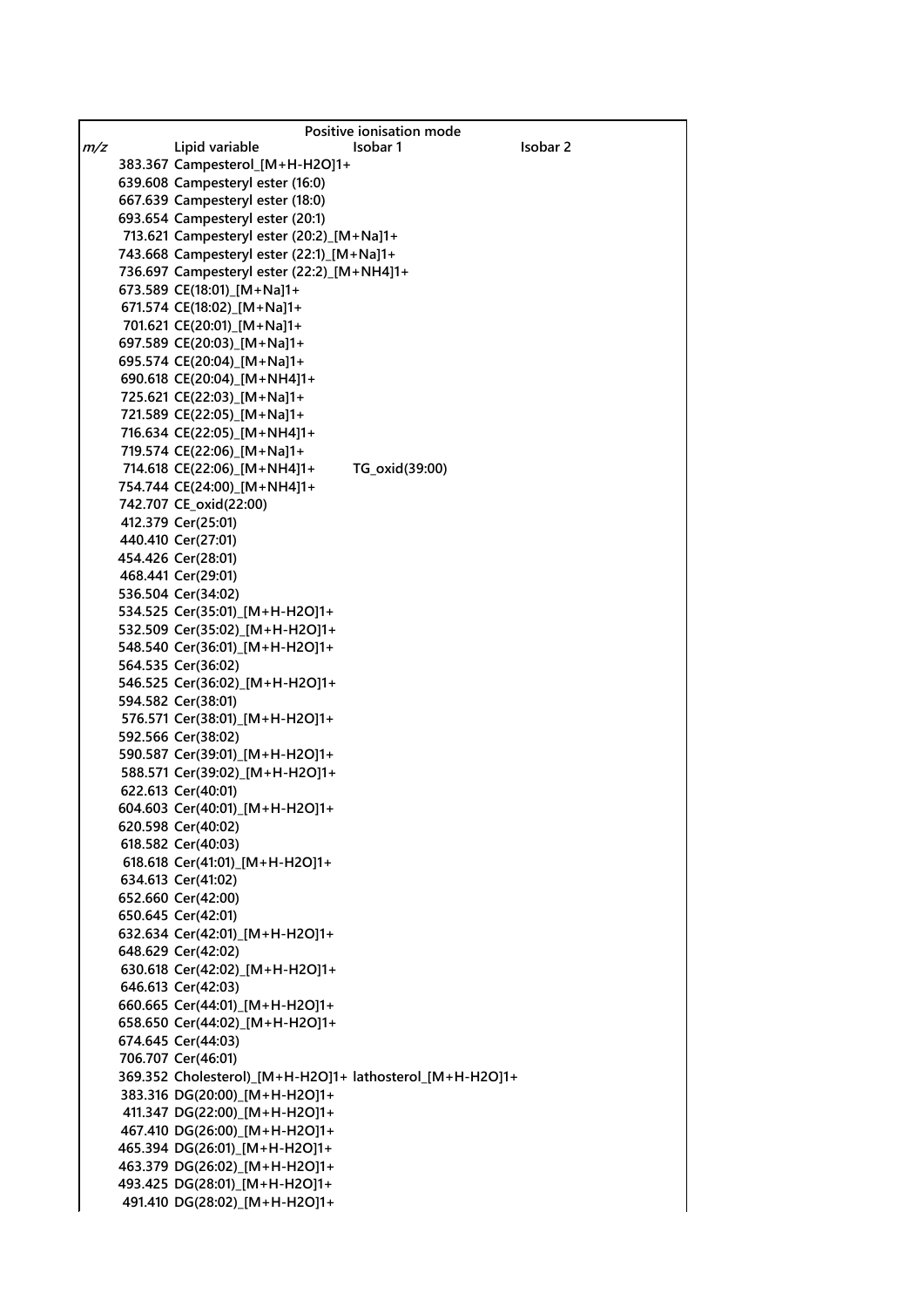**507.441 DG(29:01)\_[M+H-H2O]1+ 505.425 DG(29:02)\_[M+H-H2O]1+ 519.441 DG(30:02)\_[M+H-H2O]1+ 533.456 DG(31:02)\_[M+H-H2O]1+ 531.441 DG(31:03)\_[M+H-H2O]1+ 547.472 DG(32:02)\_[M+H-H2O]1+ 545.456 DG(32:03)\_[M+H-H2O]1+ 543.441 DG(32:04)\_[M+H-H2O]1+ 563.503 DG(33:01)\_[M+H-H2O]1+ 561.488 DG(33:02)\_[M+H-H2O]1+ 575.503 DG(34:02)\_[M+H-H2O]1+ 610.541 DG(34:02)\_[M+NH4]1+ 573.488 DG(34:03)\_[M+H-H2O]1+ 591.535 DG(35:01)\_[M+H-H2O]1+ 589.520 DG(35:02)\_[M+H-H2O]1+ 585.488 DG(35:04)\_[M+H-H2O]1+ 583.473 DG(35:05)\_[M+H-H2O]1+ 605.551 DG(36:01)\_[M+H-H2O]1+ 640.588 DG(36:01)\_[M+NH4]1+ 603.535 DG(36:02)\_[M+H-H2O]1+ 601.520 DG(36:03)\_[M+H-H2O]1+ 599.504 DG(36:04)\_[M+H-H2O]1+ 597.488 DG(36:05)\_[M+H-H2O]1+ 619.567 DG(37:01)\_[M+H-H2O]1+ 615.535 DG(37:03)\_[M+H-H2O]1+ 650.572 DG(37:03)\_[M+NH4]1+ 613.520 DG(37:04)\_[M+H-H2O]1+ 646.541 DG(37:05)\_[M+NH4]1+ 633.582 DG(38:01)\_[M+H-H2O]1+ 631.566 DG(38:02)\_[M+H-H2O]1+ 627.535 DG(38:04)\_[M+H-H2O]1+ 662.572 DG(38:04)\_[M+NH4]1+ 623.504 DG(38:06)\_[M+H-H2O]1+ 621.488 DG(38:07)\_[M+H-H2O]1+ 661.613 DG(40:01)\_[M+H-H2O]1+ 659.598 DG(40:02)\_[M+H-H2O]1+ 692.619 DG(40:03)\_[M+NH4]1+ 655.566 DG(40:04)\_[M+H-H2O]1+ 651.535 DG(40:06)\_[M+H-H2O]1+ 686.572 DG(40:06)\_[M+NH4]1+ 649.520 DG(40:07)\_[M+H-H2O]1+ 647.504 DG(40:08)\_[M+H-H2O]1+ 677.645 DG(41:00)\_[M+H-H2O]1+ 712.681 DG(41:00)\_[M+NH4]1+ 675.629 DG(41:01)\_[M+H-H2O]1+ 689.645 DG(42:01)\_[M+H-H2O]1+ 687.629 DG(42:02)\_[M+H-H2O]1+ 683.598 DG(42:04)\_[M+H-H2O]1+ 718.634 DG(42:04)\_[M+NH4]1+ 677.550 DG(42:07)\_[M+H-H2O]1+ 712.588 DG(42:07)\_[M+NH4]1+ 675.535 DG(42:08)\_[M+H-H2O]1+ 671.504 DG(42:10)\_[M+H-H2O]1+ 730.634 DG(43:05)\_[M+NH4]1+ 754.728 DG(44:00)\_[M+NH4]1+ 709.613 DG(44:05)\_[M+H-H2O]1+ 705.582 DG(44:07)\_[M+H-H2O]1+ 740.619 DG(44:07)\_[M+NH4]1+ 703.566 DG(44:08)\_[M+H-H2O]1+ SM(34:01) 699.535 DG(44:10)\_[M+H-H2O]1+ 695.503 DG(44:12)\_[M+H-H2O]1+ 735.629 DG(46:06)\_[M+H-H2O]1+ 733.613 DG(46:07)\_[M+H-H2O]1+**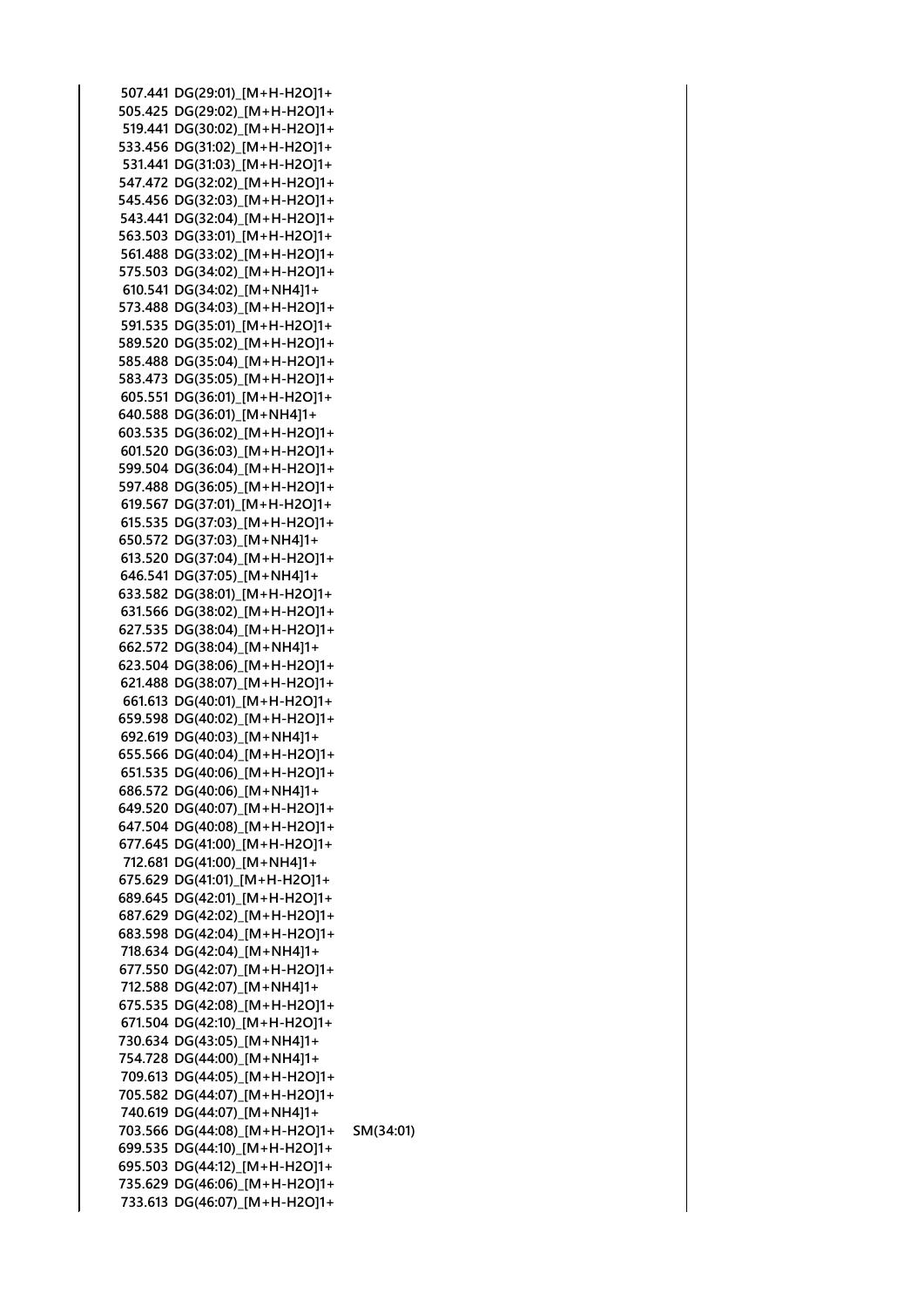| 468.309 LPC(14:00)             |                     |             |
|--------------------------------|---------------------|-------------|
| 496.340 LPC(16:00)             |                     |             |
| 494.324 LPC(16:01)             | LPE(19:01)          |             |
| 510.356 LPC(17:00)             |                     |             |
| 524.372 LPC(18:00)             | PC-O(18:00)         |             |
| 522.356 LPC(18:01)             | PC-O(18:01)         | PC-P(18:00) |
| 520.340 LPC(18:02)             | PC-O(18:02)         | PC-P(18:01) |
| 568.340 LPC(22:06)             |                     |             |
| 482.361 LPC-2O(16:00)          |                     |             |
| 508.376 LPC-O(18:01)           |                     |             |
| 506.361 LPC-O(18:02)           | LPC-P(18:01)        |             |
| 478.330 LPC-P(16:01)           |                     |             |
| 454.293 LPE(16:00)             | LPC(13:00)          |             |
| 482.324 LPE(18:00)             | LPC(15:00)          |             |
| 480.309 LPE(18:01)             | LPC(15:01)          |             |
| 538.387 LPE(22:00)             | PC-O(19:00)         |             |
| 526.293 LPE(22:06)             |                     |             |
| 438.298 LPE-P(16:00)           |                     |             |
| 541.350 LPG(20:00)             |                     |             |
|                                |                     |             |
| 556.361 LPG(20:01) [M+NH4]1+   |                     |             |
| 531.272 LPG(20:05)             | LPG(18:02) [M+Na]1+ |             |
| 555.366 LPG(21:00)             |                     |             |
| 573.303 LPI(16:00)             |                     |             |
| 600.314 LPI(17:02)_[M+NH4]1+   |                     |             |
| 618.361 LPI(18:00) [M+NH4]1+   |                     |             |
| 630.398 LPI-P(20:00) [M+NH4]1+ |                     |             |
| 570.280 LPS(20:03) [M+Na]1+    | LPS(22:06)          |             |
| 566.249 LPS(20:05)_[M+Na]1+    |                     |             |
| 398.327 MG(20:03)_[M+NH4]1+    |                     |             |
| 396.311 MG(20:04) [M+NH4]1+    |                     |             |
| 661.384 PA(32:05)_[M+Na]1+     |                     |             |
| 697.478 PA(34:01)_[M+Na]1+     |                     |             |
| 735.494 PA(37:03) [M+Na]1+     |                     |             |
| 731.462 PA(37:05)_[M+Na]1+     |                     |             |
| 678.507 PC(28:00)              | PE(31:00)           |             |
| 706.539 PC(30:00)              | PE(33:00)           |             |
| 734.570 PC(32:00)              | PE(35:00)           |             |
| 730.539 PC(32:02)              |                     |             |
|                                | PE(35:02)           |             |
| 760.586 PC(34:01)              | PE(37:01)           |             |
| 758.570 PC(34:02)              | PE(37:02)           |             |
| 756.554 PC(34:03)              | PE(37:03)           |             |
| 754.539 PC(34:04)              | PE(37:04)           |             |
| 788.617 PC(36:01)              | PE(39:01)           |             |
| 786.601 PC(36:02)              | PE(39:02)           |             |
| 784.586 PC(36:03)              | PE(39:03)           |             |
| 782.570 PC(36:04)              | PE(39:04)           |             |
| 780.554 PC(36:05)              | PE(39:05)           |             |
| 776.523 PC(36:07)              | PE(39:07)           |             |
| 816.648 PC(38:01)              | PE(41:01)           |             |
| 814.633 PC(38:02)              | PE(41:02)           |             |
| 812.617 PC(38:03)              | PE(41:03)           |             |
| 810.601 PC(38:04)              | PE(41:04)           |             |
| 808.586 PC(38:05)              | PE(41:05)           |             |
| 806.570 PC(38:06)              | PE(41:06)           |             |
| 804.554 PC(38:07)              |                     |             |
|                                |                     |             |
| 802.538 PC(38:08)              |                     |             |
| 800.523 PC(38:09)              |                     |             |
| 846.695 PC(40:00)              | PE(43:00)           |             |
| 844.680 PC(40:01)              | PE(43:01)           |             |
| 842.664 PC(40:02)              | PE(43:02)           |             |
| 840.648 PC(40:03)              | PE(43:03)           |             |
| 838.633 PC(40:04)              | PE(43:04)           |             |
| 834.601 PC(40:06)              | PE(43:06)           |             |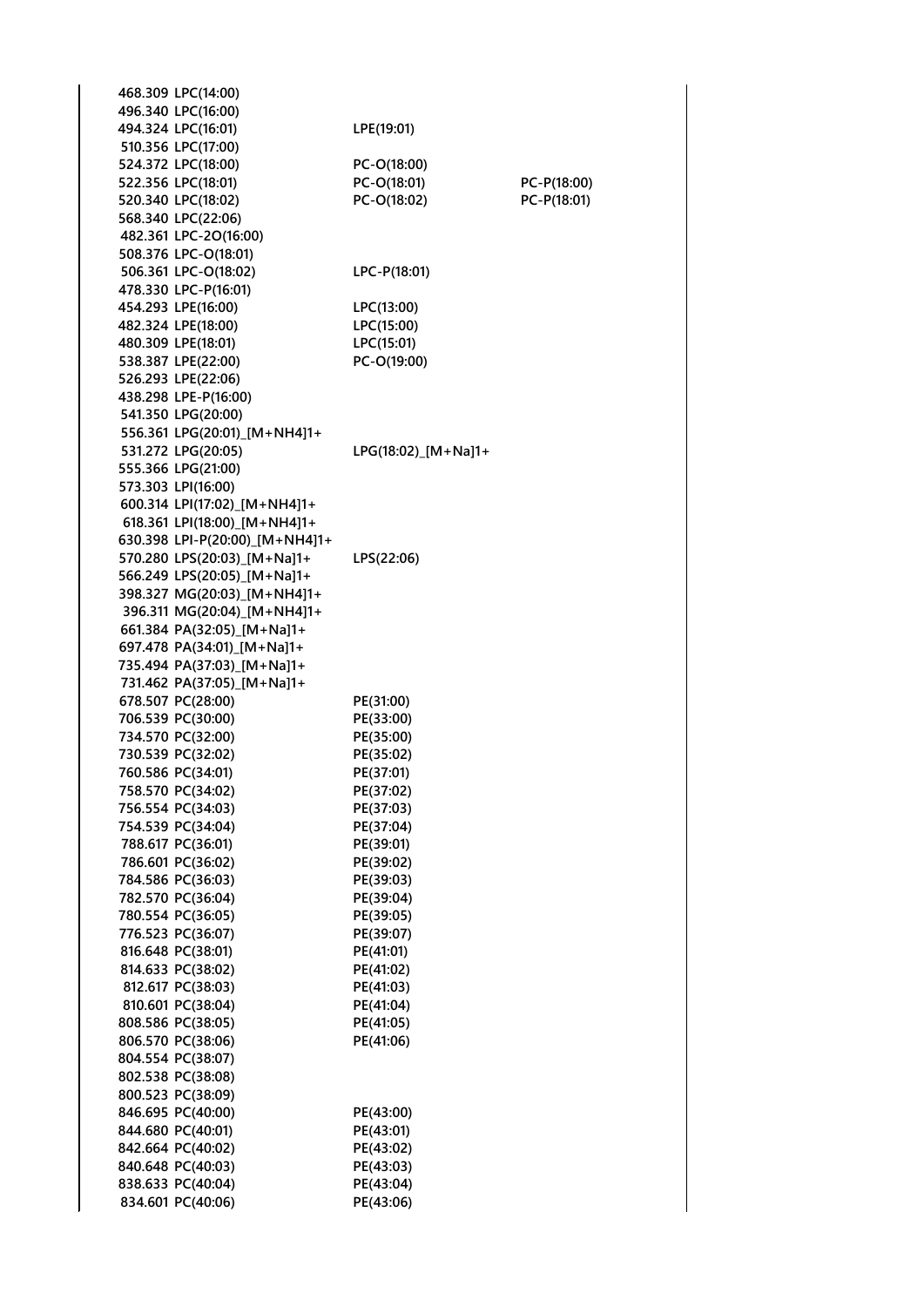| 832.586 PC(40:07)                          | PE(43:07)                      |                     |
|--------------------------------------------|--------------------------------|---------------------|
| 830.570 PC(40:08)                          | PE(43:08)                      |                     |
| 828.554 PC(40:09)                          | PE(43:09)                      |                     |
| 872.711 PC(42:01)                          | PE(45:01)                      |                     |
| 870.695 PC(42:02)                          | PE(45:02)                      |                     |
| 868.679 PC(42:03)                          | PE(45:03)                      |                     |
| 866.663 PC(42:04)                          | PE(45:04)                      |                     |
| 864.648 PC(42:05)                          | PE(45:05)                      |                     |
| 860.616 PC(42:07)                          | PE(45:07)                      |                     |
| 858.601 PC(42:08)                          | PE(45:08)                      |                     |
| 852.554 PC(42:11)                          | PE(45:11)                      |                     |
| 902.758 PC(44:00)                          | PE(47:00)                      |                     |
| 900.742 PC(44:01)                          | PE(47:01)                      |                     |
| 650.548 PC-2O(28:00)                       |                                |                     |
| 496.340 LPC(16:00)                         | LPE(19:00)                     |                     |
| 522.355 LPC(18:01)                         | LPE(21:01)                     |                     |
| 550.387 LPC(20:01)                         | LPE(23:01)                     |                     |
| 664.528 PC-O(28:00)                        |                                |                     |
| 654.450 PC-O(28:05)                        | $PC-P(28:04)$                  |                     |
| 720.591 PC-O(32:00)                        |                                |                     |
| 718.575 PC-O(32:01)                        | PC-P(32:00)                    |                     |
| 730.575 PC-O(33:02)                        | $PC-P(33:01)$                  |                     |
| 748.622 PC-O(34:00)                        |                                |                     |
| 746.606 PC-O(34:01)                        | PC-P(34:00)                    |                     |
| 744.590 PC-O(34:02)                        | PE-O(37:02)                    |                     |
| 776.653 PC-O(36:00)                        |                                |                     |
| 774.638 PC-O(36:01)                        | PE-P(39:00)                    |                     |
| 772.622 PC-O(36:02)                        | PE-P(39:01)                    | TG_oxid(44:06)      |
| 766.575 PC-O(36:05)                        | PC-P(36:04)                    |                     |
| 804.685 PC-O(38:00)                        |                                |                     |
| 800.653 PC-O(38:02)                        | PE-P(41:01)                    |                     |
| 830.700 PC-O(40:01)<br>828.684 PC-O(40:02) | $PC-P(40:00)$<br>$PC-P(40:01)$ |                     |
| 826.669 PC-O(40:03)                        | PC-P(40:02)                    |                     |
| 822.637 PC-O(40:05)                        | $PC-P(40:04)$                  |                     |
| 814.575 PC-O(40:09)                        | $PC-P(40:08)$                  |                     |
| 852.684 PC-O(42:04)                        | PC-P(42:03)                    |                     |
| 850.669 PC-O(42:05)                        | $PC-P(42:04)$                  |                     |
| 838.575 PC-O(42:11)                        | PC-P(42:10)                    |                     |
| 906.732 PC-O(46:05)                        | $PC-P(46:03)$                  |                     |
| 902.700 PC-O(46:07)                        | PC-P(46:06)                    |                     |
| 942.826 PC-O(48:01)                        |                                |                     |
| 816.591 PC-O(40:08)                        | PC-P(40:07)                    |                     |
| 836.653 PC-O(41:05)                        | PC-P(41:04)                    |                     |
| 852.685 PC-O(42:04)                        | PC-P(42:03)                    |                     |
| 680.429 PE(32:06)                          |                                |                     |
| 696.460 PE(33:05)                          | PA(35:06) [M+NH4]1+            |                     |
| 720.554 PE(34:00)                          | PC(31:00)                      |                     |
| 718.539 PE(34:01)                          | PC(31:01)                      |                     |
| 716.523 PE(34:02)                          | PC(31:02)                      |                     |
| 748.586 PE(36:00)                          | PC(33:00)                      |                     |
| 744.554 PE(36:02)                          | PC(33:02)                      |                     |
| 742.539 PE(36:03)                          | PC(33:03)                      |                     |
| 736.491 PE(36:06)                          | PC(33:06)                      | PA(38:07)_[M+NH4]1+ |
| 774.601 PE(38:01)                          | PC(35:01)                      |                     |
| 772.586 PE(38:02)                          | PC(35:02)                      |                     |
| 764.523 PE(38:06)                          | PC(35:06)                      |                     |
| 804.648 PE(40:00)                          | PC(37:00)                      | PA(42:01)_[M+NH4]1+ |
| 802.633 PE(40:01)                          | PC(37:01)                      |                     |
| 800.617 PE(40:02)                          | PC(37:02)                      |                     |
| 798.601 PE(40:03)                          | PC(37:03)                      |                     |
| 796.586 PE(40:04)                          | PC(37:04)                      |                     |
| 792.554 PE(40:06)                          | PC(37:06)                      |                     |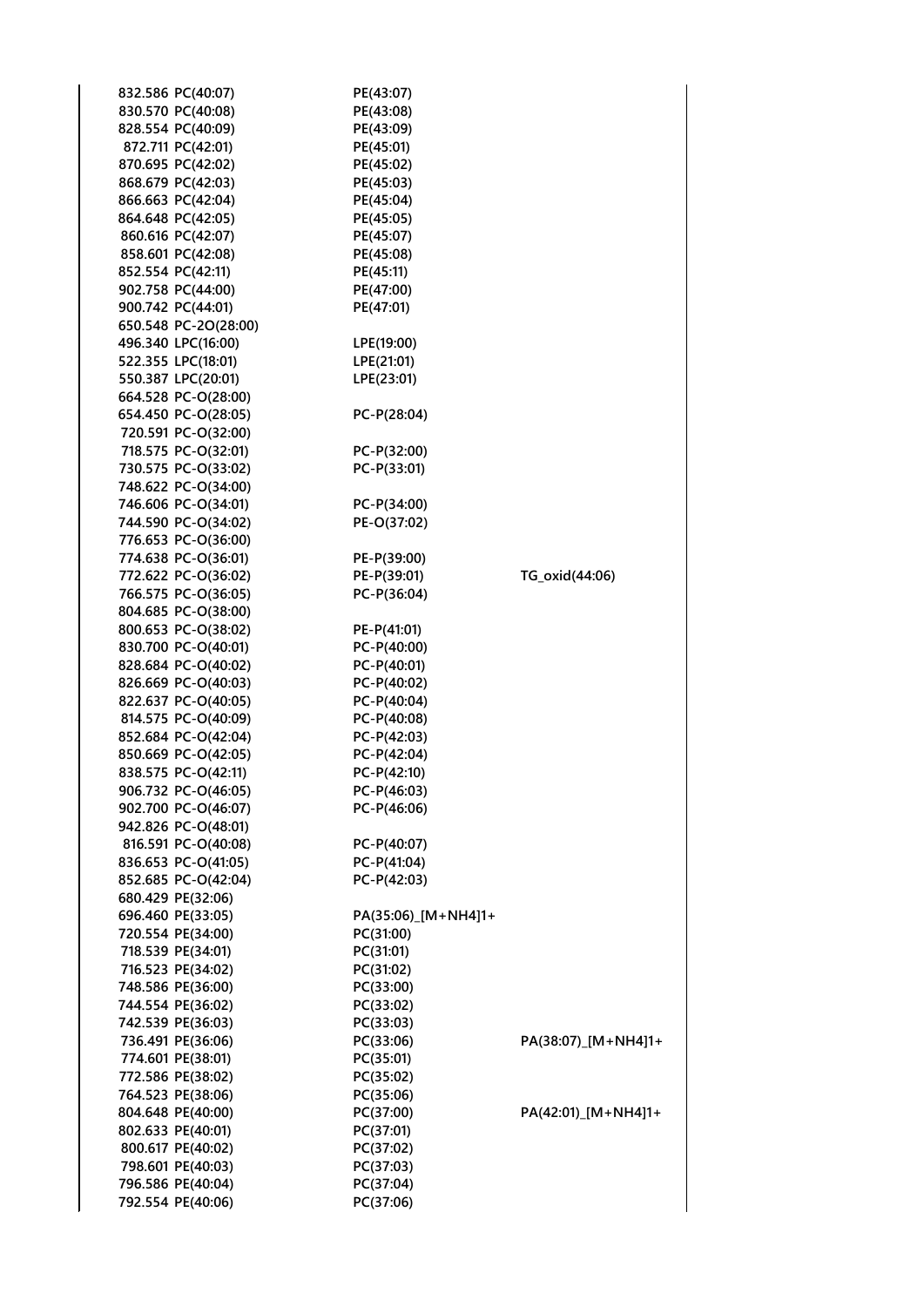|  | 830.664 PE(42:01)                          | PC(39:01)                  |
|--|--------------------------------------------|----------------------------|
|  | 828.648 PE(42:02)                          | PC(39:02)                  |
|  | 822.601 PE(42:05)                          | PC(39:05)                  |
|  | 814.539 PE(42:09)                          | PE(39:09)                  |
|  | 858.695 PE(44:01)                          | PC(41:01)<br>PC(43:01)     |
|  | 886.727 PE(46:01)                          |                            |
|  | 878.664 PE(46:05)                          | PC(43:05)                  |
|  | 676.528 PE-O(32:01)                        | PC-P(29:00)                |
|  | 700.528 PE-O(34:03)<br>728.559 PE-O(36:03) | PC-O(31:03)<br>PC-O(33:03) |
|  | 726.543 PE-O(36:04)                        | PC-O(33:04)                |
|  | 756.590 PE-O(38:03)                        | PC-O(35:01)                |
|  | 754.575 PE-O(38:04)                        | PC-O(35:04)                |
|  | 752.559 PE-O(38:05)                        | PC-O(35:05)                |
|  | 786.637 PE-O(40:02)                        | PC-O(37:02)                |
|  | 784.622 PE-O(40:03)                        | PC-P(37:02)                |
|  | 782.606 PE-O(40:04)                        | PC-O(37:04)                |
|  | 780.590 PE-O(40:05)                        |                            |
|  | 778.575 PE-O(40:06)                        |                            |
|  | 810.637 PE-O(42:04)                        |                            |
|  | 806.606 PE-O(42:06)                        |                            |
|  | 674.512 PE-P(32:01)                        |                            |
|  | 748.528 PE-P(38:06)                        |                            |
|  | 774.543 PE-P(40:07)                        |                            |
|  | 611.392 PG(24:00)                          |                            |
|  | 642.434 PG(25:00)_[M+NH4]1+                |                            |
|  | 656.450 PG(26:00)_[M+NH4]1+                |                            |
|  | 653.439 PG(27:00)                          |                            |
|  | 698.497 PG(29:00)_[M+NH4]1+                |                            |
|  | 712.512 PG(30:00) [M+NH4]1+                |                            |
|  | 743.483 PG(32:01)_[M+Na]1+                 | PG(34:04)                  |
|  | 749.533 PG(34:01)                          |                            |
|  | 771.515 PG(34:01)_[M+Na]1+                 | PG(36:04)                  |
|  | 747.517 PG(34:02)                          |                            |
|  | 779.580 PG(36:00)                          |                            |
|  | 801.562 PG(36:00)_[M+Na]1+                 |                            |
|  | 799.546 PG(36:01) [M+Na]1+                 | PG(38:04)                  |
|  | 775.548 PG(36:02)                          |                            |
|  | 797.530 PG(36:02)_[M+Na]1+                 |                            |
|  | 807.611 PG(38:00)                          |                            |
|  | 801.564 PG(38:03)                          |                            |
|  | 797.533 PG(38:05)                          |                            |
|  | 817.499 PG(38:06) [M+Na]1+                 |                            |
|  | 791.486 PG(38:08)                          |                            |
|  | 831.515 PG(39:06)_[M+Na]1+                 |                            |
|  | 829.499 PG(39:07)_[M+Na]1+                 |                            |
|  | 833.627 PG(40:01)                          |                            |
|  | 845.530 PG(40:06)_[M+Na]1+                 | PG(42:09)                  |
|  | 843.515 PG(40:07)_[M+Na]1+                 |                            |
|  | 866.685 PG(41:00)_[M+NH4]1+                |                            |
|  | 857.530 PG(41:07)_[M+Na]1+                 |                            |
|  | 709.538 PG-O(32:00)                        |                            |
|  | 768.611 PG-O(35:00)_[M+NH4]1+              |                            |
|  | 779.616 PG-O(37:00)                        | TG(45:04)_[M+Na]1+         |
|  | 777.600 PG-O(37:01)                        | TG(45:05)_[M+Na]1+         |
|  | 791.616 PG-O(38:01)                        | TG(46:05)_[M+Na]1+         |
|  | 835.679 PG-O(41:00)                        | TG(49:04)_[M+Na]1+         |
|  | 852.705 PG-O(41:00) [M+NH4]1+              |                            |
|  | 859.582 PG-O(42:06) [M+Na]1+               |                            |
|  | 725.424 PI(26:01)                          |                            |
|  | 755.471 PI(28:00)                          |                            |
|  | 768.466 PI(28:02)_[M+NH4]1+                |                            |
|  | 769.486 PI(29:00)                          |                            |

**756.590 PE-O(38:03) PC-O(35:01) PC-P(35:02)**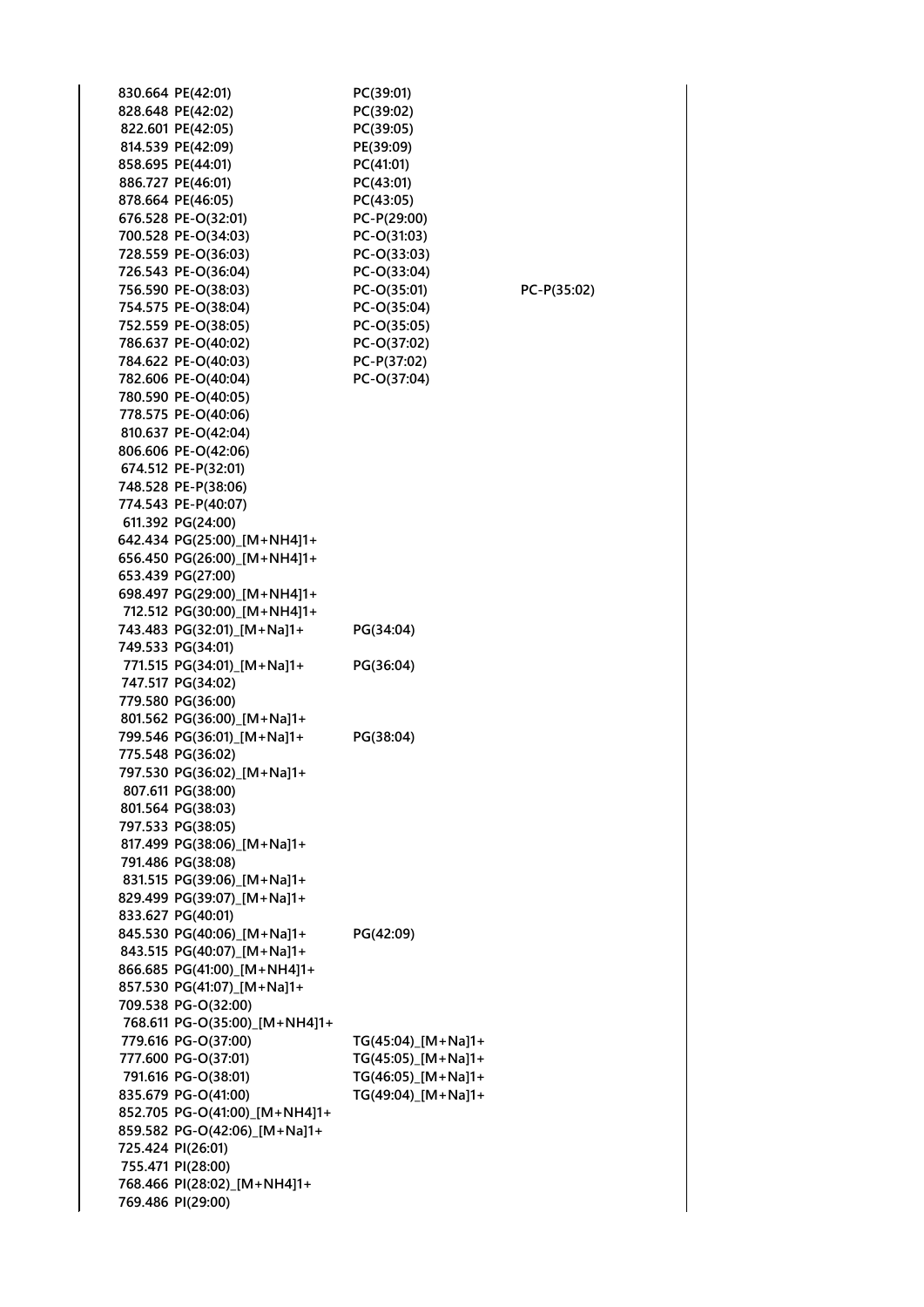**784.497 PI(29:01)\_[M+NH4]1+ 800.528 PI(30:00)\_[M+NH4]1+ 795.502 PI(31:01) 824.528 PI(32:02)\_[M+NH4]1+ 820.497 PI(32:04)\_[M+NH4]1+ 821.518 PI(33:02) 838.544 PI(33:02)\_[M+NH4]1+ 832.497 PI(33:05)\_[M+NH4]1+ 856.591 PI(34:00)\_[M+NH4]1+ PC(42:09) 837.549 PI(34:01) 859.531 PI(34:01)\_[M+Na]1+ PI(36:04) 835.533 PI(34:02) 857.515 PI(34:02)\_[M+Na]1+ 831.502 PI(34:04) 829.486 PI(34:05) 866.575 PI(35:02)\_[M+NH4]1+ 845.518 PI(35:04) PI(33:01)\_[M+Na]1+ 862.544 PI(35:04)\_[M+NH4]1+ 860.528 PI(35:05)\_[M+NH4]1+ 858.513 PI(35:06)\_[M+NH4]1+ 867.596 PI(36:00) 887.562 PI(36:01)\_[M+Na]1+ PI(38:04) 882.607 PI(36:01)\_[M+NH4]1+ 885.546 PI(36:02)\_[M+Na]1+ PI(38:05) 878.569 PI(36:03)\_[M+NH4]1+ PC(44:12) 881.515 PI(36:04)\_[M+Na]1+ PI(38:07) 857.518 PI(36:05) 898.638 PI(37:00)\_[M+NH4]1+ 879.596 PI(37:01) 873.549 PI(37:04) 871.533 PI(37:05) 888.560 PI(37:05)\_[M+NH4]1+ 909.546 PI(38:04)\_[M+Na]1+ PI(40:07) 904.591 PI(38:04)\_[M+NH4]1+ 883.533 PI(38:06) 905.611 PI(39:02) 814.580 PI-O(32:00)\_[M+NH4]1+ 817.520 PI-O(32:01)\_[M+Na]1+ 824.565 PI-O(33:02)\_[M+NH4]1+ 819.538 PI-O(34:03) 841.520 PI-O(34:03)\_[M+Na]1+ PI-P(36:05) 817.523 PI-O(34:04) 867.536 PI-O(36:04)\_[M+Na]1+ PI-P(38:06) 860.565 PI-O(36:05)\_[M+NH4]1+ 867.632 PI-O(37:00) 893.648 PI-O(39:01) 775.473 PI-P(29:00)\_[M+Na]1+ 787.473 PI-P(30:01)\_[M+Na]1+ 779.507 PI-P(31:01) 796.533 PI-P(31:01)\_[M+NH4]1+ 815.507 PI-P(34:04) 858.549 PI-P(36:05)\_[M+NH4]1+ 861.585 PI-P(37:02) 646.369 PS(24:00)\_[M+Na]1+ 650.403 PS(26:01) 722.497 PS(31:00) PG(31:02)\_[M+NH4]1+ 718.465 PS(31:02) PG(31:04)\_[M+NH4]1+ 746.497 PS(33:02) PG(33:04)\_[M+NH4]1+ 784.510 PS(34:01) 794.497 PS(35:03) PS(37:06) 792.479 PS(35:04) 768.481 PS(35:05) 784.512 PS(36:04) PG(36:06)\_[M+NH4]1+**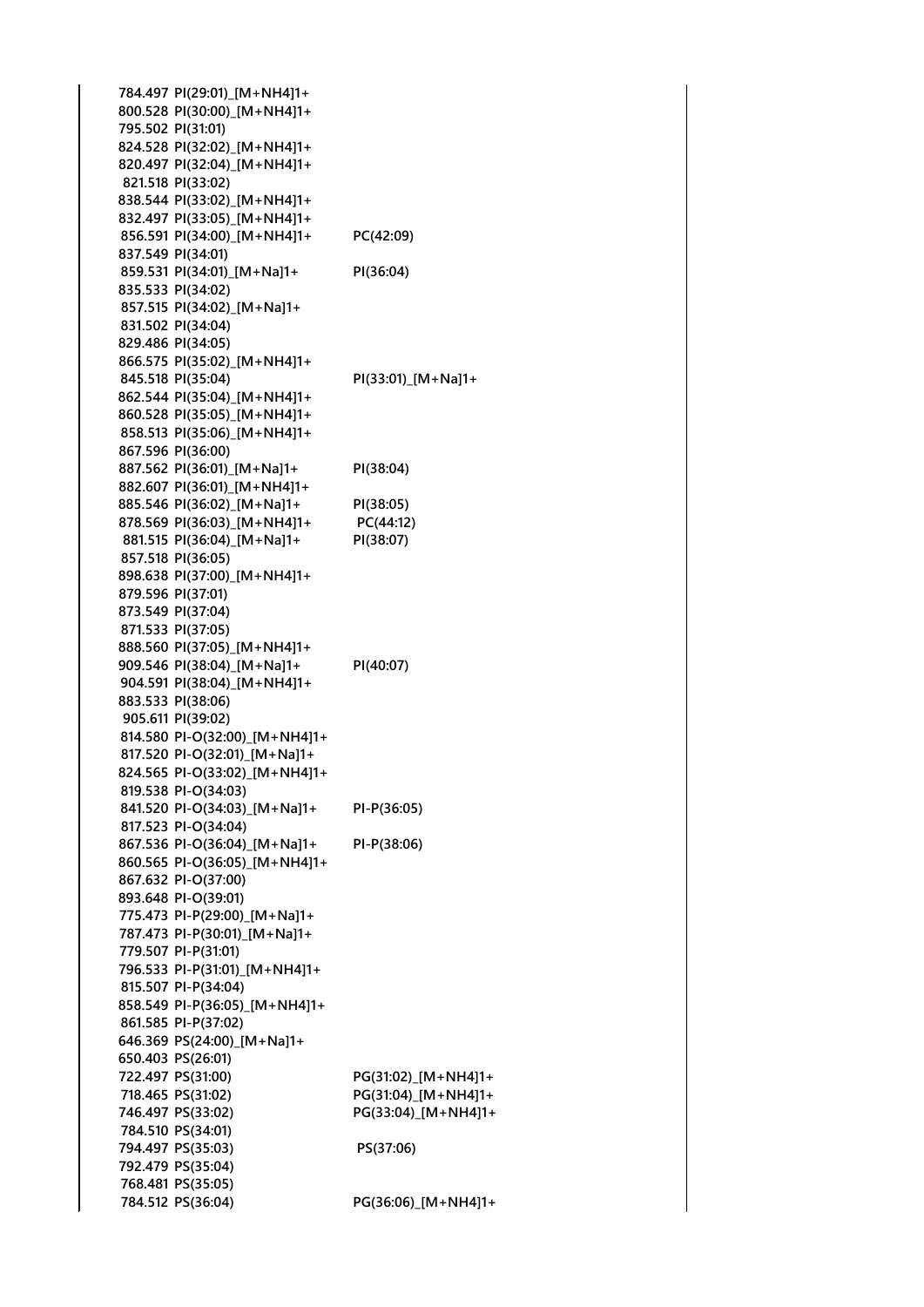**780.479 PS(36:06) PG(36:08)\_[M+NH4]1+ PS(34:03)\_[M+Na]1+ 802.559 PS(37:02)** P **800.544 PS(37:03)** P **822.526 PS(37:03) 820.510 PS(37:04) 818.591 PS(38:01)** P **812.544 PS(38:04)** P **806.497 PS(38:07)** P **822.528 PS(39:06)** P **844.510 PS(39:06) 820.512 PS(39:07) 842.588 PS(40:03)** P **862.559 PS(40:04)**\_[M+Na]1+ P **860.541 PS(40:05)\_[M+Na]1+** P **836.544 PS(40:06)** P **834.528 PS(40:07)** P **856.510 PS(40:07)\_[M+Na]1+ PS(42:10) 832.512 PS(40:08)** P **830.497 PS(40:09) 858.622 PS(41:02)** P **856.606 PS(41:03)** P **848.544 PS(41:07)** PS **872.638 PS(42:02)** P **894.620 PS(42:02) 880.510 PS(42:09) 876.479 PS(42:11) 908.635 PS(43:02) 922.651 PS(44:02) 888.573 PS(44:08)** P **910.557 PS(44:08)\_[M+Na]1+ PI(39:08)\_[M+NH4]1+ 884.544 PS(44:10)** P **816.515 PS-O(38:06)\_[M+Na]1+ 840.609 PS-O(39:01)\_[M+Na]1+ 842.531 PS-P(40:06)\_[M+Na]1+ 687.544 SM(33:02) 701.559 SM(34:02) 719.606 SM(35:00) 731.606 SM(36:01) 729.591 SM(36:02) 725.559 SM(36:04) 759.638 SM(38:01) 757.622 SM(38:02) 753.591 SM(38:04) 789.684 SM(40:00) 787.669 SM(40:01) 785.653 SM(40:02) 803.700 SM(41:00) 801.684 SM(41:00) 817.716 SM(42:00) 815.700 SM(42:01) 813.684 SM(42:02) 811.669 SM(42:03) 825.685 SM(43:03) 823.669 SM(43:04) 845.747 SM(44:00) 837.685 SM(44:04) 835.669 SM(44:05) 873.778 SM(46:00) 871.763 SM(46:01) 899.794 SM(48:01) 614.536 TG(33:00) 642.567 TG(35:00) 640.552 TG(35:01)**

| G(36:08)_[M+NH4]1+<br>$G(37:04)$ [M + NH4]1+<br>$G(37:05)$ [M+NH4]1+                                                                                                                                                | PS(34:03)_[M+Na]1+                                                                                                                 |
|---------------------------------------------------------------------------------------------------------------------------------------------------------------------------------------------------------------------|------------------------------------------------------------------------------------------------------------------------------------|
| G(38:03)_[M+NH4]1+<br>G(38:06)_[M+NH4]1+<br>G(38:09)_[M+NH4]1+<br>G(39:08)_[M+NH4]1+                                                                                                                                | PS(36:01)_[M+Na]1+<br>PS(36:04)_[M+Na]1+                                                                                           |
| G(40:05)_[M+NH4]1+<br>S(42:07)<br>S(42:08)<br>G(40:08)_[M+NH4]1+<br>G(40:09)_[M+NH4]1+<br>S(42:10)<br>$G(40:10)$ [M + NH4]1+<br>G(41:04)_[M+NH4]1+<br>G(41:05)_[M+NH4]1+<br>S(39:04)_[M+Na]1+<br>G(42:04)_[M+NH4]1+ | PS(38:00)_[M+Na]1+<br>PG(42:09)_[M+NH4]1+<br>PG(42:10)_[M+NH4]1+<br>PS(38:03)_[M+Na]1+<br>PS(38:04)_[M+Na]1+<br>PS(38:05)_[M+Na]1+ |
| G(44:10)_[M+NH4]1+<br>I(39:08)_[M+NH4]1+<br>G(44:12)_[M+NH4]1+                                                                                                                                                      | PS(42:05)_[M+Na]1+<br>PS(42:07)_[M+Na]1+                                                                                           |
|                                                                                                                                                                                                                     |                                                                                                                                    |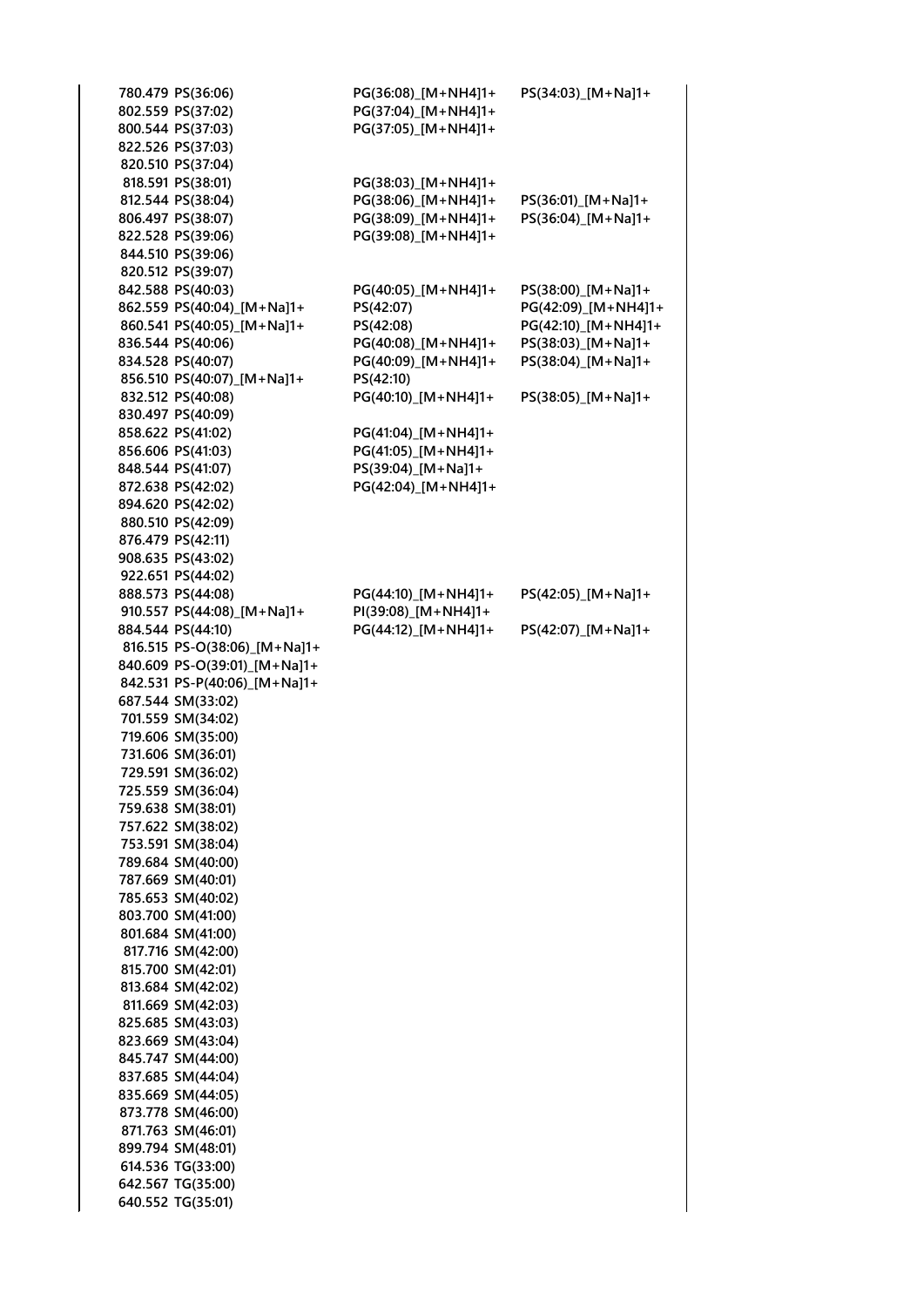| 661.538 TG(36:00)_[M+Na]1+  |                       |             |
|-----------------------------|-----------------------|-------------|
| 675.553 TG(37:00)_[M+Na]1+  |                       |             |
| 689.569 TG(38:00)_[M+Na]1+  | SM(33:01)             |             |
| 678.567 TG(38:03)           |                       |             |
| 674.536 TG(38:05)           |                       |             |
| 717.600 TG(40:00)_[M+Na]1+  | SM(35:01)             |             |
| 712.645 TG(40:00)_[M+NH4]1+ |                       |             |
| 727.585 TG(41:02)_[M+Na]1+  |                       |             |
| 740.676 TG(42:00)_[M+NH4]1+ |                       |             |
| 743.616 TG(42:01)_[M+Na]1+  |                       |             |
| 741.600 TG(42:02) [M+Na]1+  |                       |             |
| 736.645 TG(42:02) [M+NH4]1+ |                       |             |
| 732.614 TG(42:04) [M+NH4]1+ |                       |             |
| 752.676 TG(43:01)_[M+NH4]1+ |                       |             |
| 755.616 TG(43:02)_[M+Na]1+  |                       |             |
| 748.645 TG(43:03) [M+NH4]1+ |                       |             |
| 764.676 TG(44:02)_[M+NH4]1+ |                       |             |
| 762.661 TG(44:03)_[M+NH4]1+ |                       |             |
| 783.647 TG(45:02) [M+Na]1+  |                       |             |
| 776.677 TG(45:03)           |                       |             |
| 781.632 TG(45:03)_[M+Na]1+  |                       |             |
| 774.661 TG(45:04)_[M+NH4]1+ |                       |             |
| 796.739 TG(46:00) [M+NH4]1+ |                       |             |
| 799.679 TG(46:01) [M+Na]1+  | SM(41:01)             |             |
| 794.723 TG(46:01) [M+NH4]1+ |                       |             |
| 797.663 TG(46:02) [M+Na]1+  |                       |             |
| 792.708 TG(46:02) [M+NH4]1+ |                       |             |
| 790.692 TG(46:03)_[M+NH4]1+ |                       |             |
| 788.676 TG(46:04)_[M+NH4]1+ |                       |             |
| 786.661 TG(46:05) [M+NH4]1+ |                       |             |
| 784.645 TG(46:06)_[M+NH4]1+ |                       |             |
| 809.663 TG(47:03)_[M+Na]1+  |                       |             |
| 807.647 TG(47:04)_[M+Na]1+  | SM(42:05)             | PG-O(39:00) |
| 829.726 TG(48:00)_[M+Na]1+  |                       |             |
| 827.710 TG(48:01) [M+Na]1+  |                       |             |
| 822.755 TG(48:01) [M+NH4]1+ |                       |             |
| 820.739 TG(48:02)_[M+NH4]1+ |                       |             |
| 818.723 TG(48:03) [M+NH4]1+ |                       |             |
| 816.708 TG(48:04)_[M+NH4]1+ |                       |             |
| 814.692 TG(48:05) [M+NH4]1+ |                       |             |
| 812.676 TG(48:06) [M+NH4]1+ |                       |             |
| 841.726 TG(49:01) [M+Na]1+  |                       |             |
| 836.770 TG(49:01) [M+NH4]1+ |                       |             |
| 837.694 TG(49:03)_[M+Na]1+  |                       |             |
| 832.739 TG(49:03) [M+NH4]1+ |                       |             |
| 830.723 TG(49:04)_[M+NH4]1+ |                       |             |
| 833.663 TG(49:05)_[M+Na]1+  | SM(44:06)             | PG-P(41:00) |
| 831.647 TG(49:06) [M+Na]1+  |                       |             |
| 857.757 TG(50:00) [M+Na]1+  |                       |             |
| 855.741 TG(50:01)_[M+Na]1+  |                       |             |
| 850.786 TG(50:01)_[M+NH4]1+ |                       |             |
| 848.770 TG(50:02) [M+NH4]1+ |                       |             |
| 846.755 TG(50:03) [M+NH4]1+ |                       |             |
| 844.739 TG(50:04)_[M+NH4]1+ |                       |             |
| 840.708 TG(50:06)_[M+NH4]1+ |                       |             |
| 838.692 TG(50:07) [M+NH4]1+ | PG-O(40:00)_[M+NH4]1+ |             |
| 832.645 TG(50:10) [M+NH4]1+ |                       |             |
| 866.817 TG(51:00)_[M+NH4]1+ |                       |             |
| 864.802 TG(51:01)_[M+NH4]1+ |                       |             |
| 858.755 TG(51:04) [M+NH4]1+ |                       |             |
| 883.773 TG(52:01) [M+Na]1+  |                       |             |
| 878.817 TG(52:01) [M+NH4]1+ |                       |             |
| 881.757 TG(52:02)_[M+Na]1+  |                       |             |
|                             |                       |             |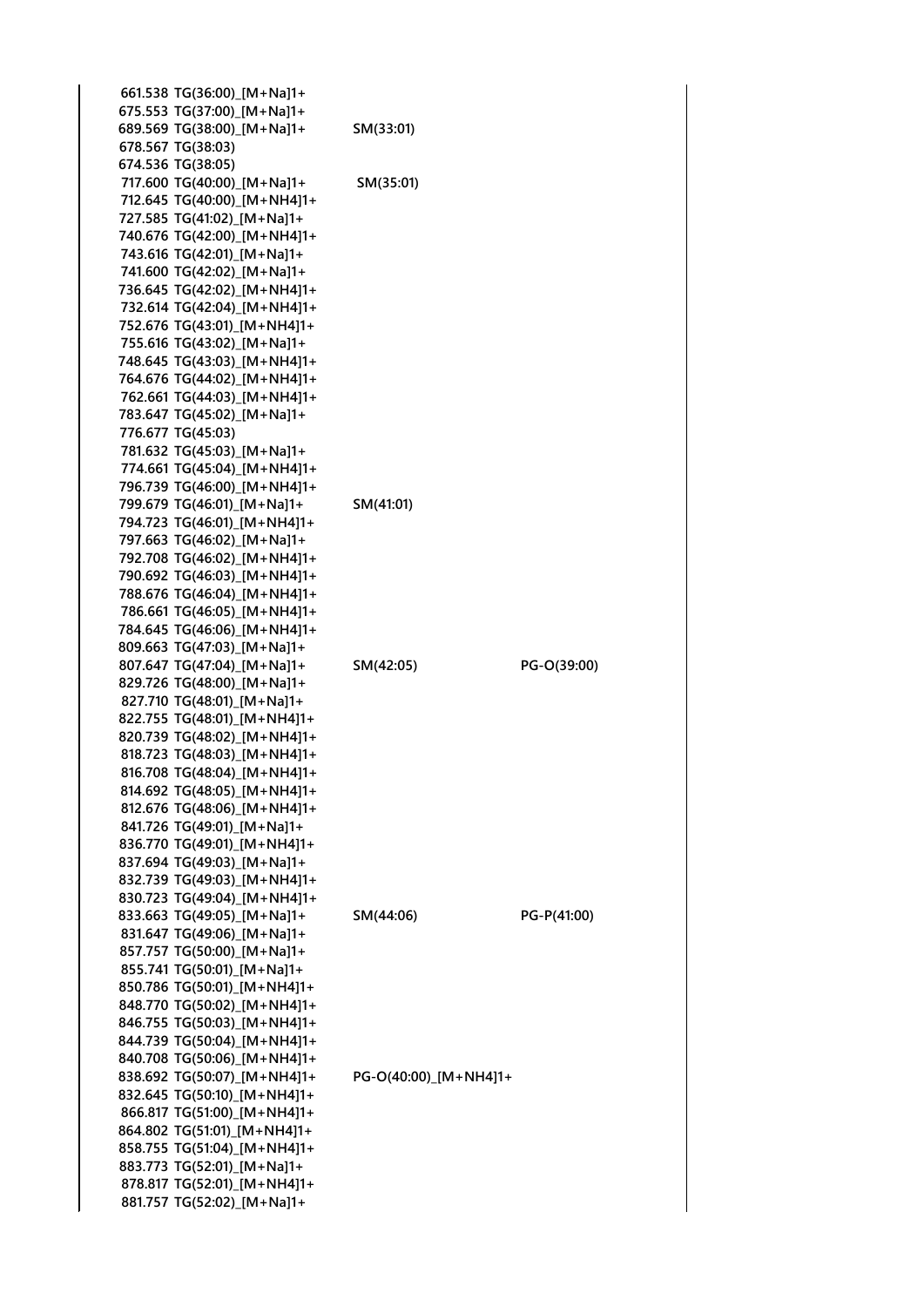**876.802 TG(52:02)\_[M+NH4]1+ 879.741 TG(52:03)\_[M+Na]1+ 874.786 TG(52:03)\_[M+NH4]1+ 872.770 TG(52:04)\_[M+NH4]1+ 870.755 TG(52:05)\_[M+NH4]1+ 868.739 TG(52:06)\_[M+NH4]1+ 890.817 TG(53:02)\_[M+NH4]1+ 888.802 TG(53:03)\_[M+NH4]1+ 884.770 TG(53:05)\_[M+NH4]1+ 880.739 TG(53:07)\_[M+NH4]1+ 874.692 TG(53:10)\_[M+NH4]1+ 911.804 TG(54:01)\_[M+Na]1+ 906.848 TG(54:01)\_[M+NH4]1+ 909.788 TG(54:02)\_[M+Na]1+ 904.833 TG(54:02)\_[M+NH4]1+ 902.817 TG(54:03)\_[M+NH4]1+ 900.802 TG(54:04)\_[M+NH4]1+ 903.741 TG(54:05)\_[M+Na]1+ 898.786 TG(54:05)\_[M+NH4]1+ 896.770 TG(54:06)\_[M+NH4]1+ 894.755 TG(54:07)\_[M+NH4]1+ 892.739 TG(54:08)\_[M+NH4]1+ 891.647 TG(54:11)\_[M+Na]1+ 918.848 TG(55:02)\_[M+NH4]1+ 916.833 TG(55:03)\_[M+NH4]1+ 914.817 TG(55:04)\_[M+NH4]1+ 912.802 TG(55:05)\_[M+NH4]1+ 908.770 TG(55:07)\_[M+NH4]1+ 906.755 TG(55:08)\_[M+NH4]1+ 902.723 TG(55:10)\_[M+NH4]1+ 934.880 TG(56:01)\_[M+NH4]1+ 930.848 TG(56:03)\_[M+NH4]1+ 928.833 TG(56:04)\_[M+NH4]1+ 926.817 TG(56:05)\_[M+NH4]1+ 924.802 TG(56:06)\_[M+NH4]1+ 922.786 TG(56:07)\_[M+NH4]1+ 920.770 TG(56:08)\_[M+NH4]1+ 918.755 TG(56:09)\_[M+NH4]1+ 961.820 TG(58:04)\_[M+Na]1+ 956.864 TG(58:04)\_[M+NH4]1+ 954.848 TG(58:05)\_[M+NH4]1+ 952.833 TG(58:06)\_[M+NH4]1+ 948.802 TG(58:08)\_[M+NH4]1+ 946.786 TG(58:09)\_[M+NH4]1+ 944.770 TG(58:10)\_[M+NH4]1+ 986.911 TG(60:03)\_[M+NH4]1+ 989.851 TG(60:04)\_[M+Na]1+ 982.880 TG(60:05)\_[M+NH4]1+ 976.833 TG(60:08)\_[M+NH4]1+ 974.817 TG(60:09)\_[M+NH4]1+ 990.848 TG(61:08)\_[M+NH4]1+ 1025.757 TG(64:14)\_[M+Na]1+ 668.546 TG\_oxid(36:02) 686.593 TG\_oxid(37:00) 696.577 TG\_oxid(38:02) 722.593 TG\_oxid(40:03) 740.640 TG\_oxid(41:01) 738.624 TG\_oxid(41:02) 750.624 TG\_oxid(42:03) 748.609 TG\_oxid(42:04) 766.655 TG\_oxid(43:02) 764.640 TG\_oxid(43:03) 780.671 TG\_oxid(44:02)**